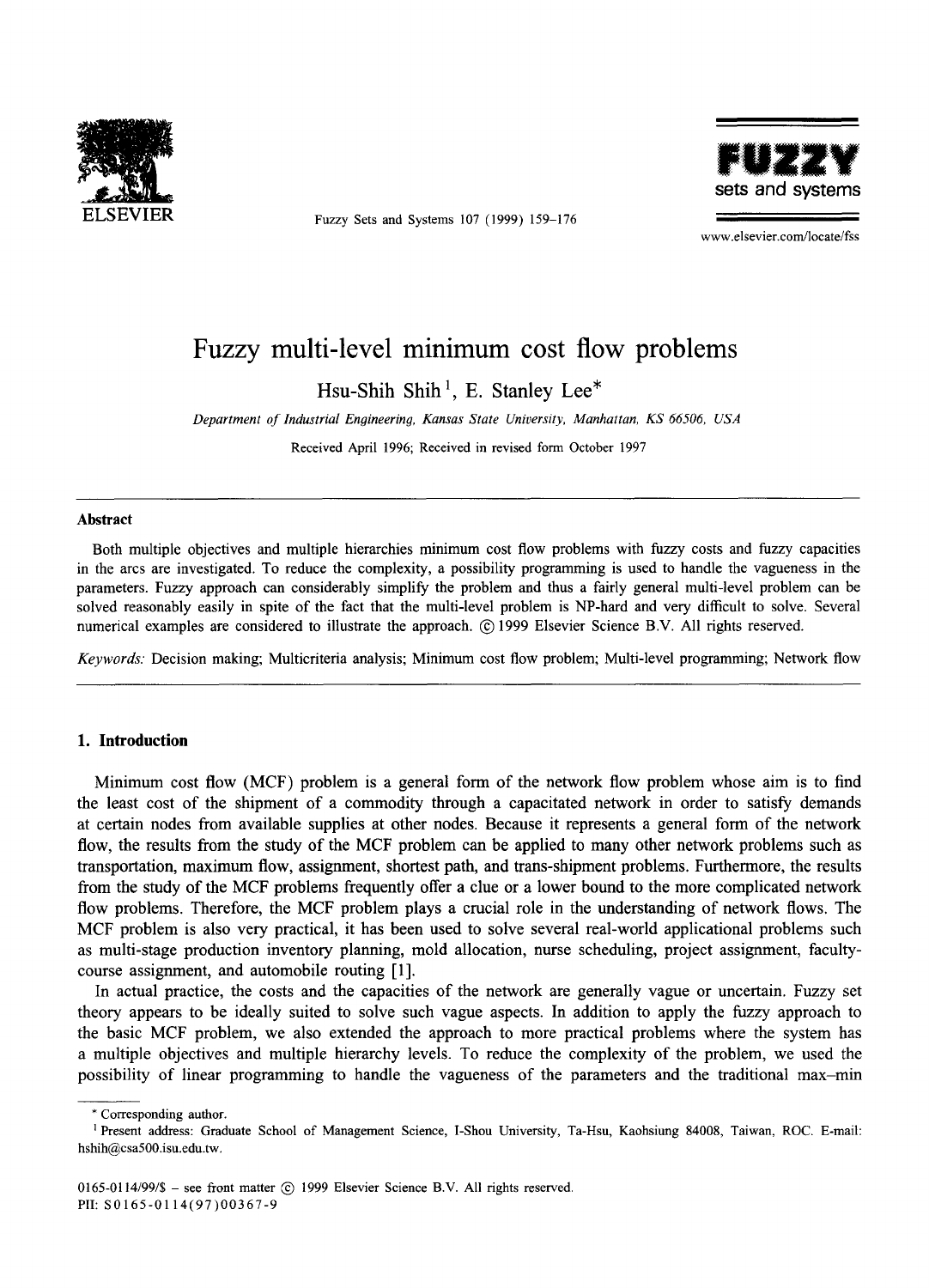optimization approach to handle the multi-level aspects. The former uses the results of Negi and Lee [16, 17] and the latter uses the development of multi-level programming due to Shih et al. [19]. Another problem considered is the use of compensatory operations in obtaining the optimum. Each approach is illustrated by a numerical example.

Many investigations have been carried out to solve the multi-level programming problem. Ruefli [18] approached this problem by the use of goal decomposition. More systematic approaches were carried out by Bard [2], Ben-Ayed et al. [3], and Bialas and coworkers [4, 5]. The general multi-level programming problem has been shown to be non-convex and NP-hard. The only effective numerical approach to solve large practical problems appears to be the fuzzy approach proposed by Shih et al. [19].

# **2. Fuzzy minimum cost flow problem**

Let  $G(N, A)$  be a directed network with a cost  $c_{ij}$  and a capacity of upper bound  $u_{ij}$  and lower bound  $l_{ii}$  associated with every arc  $(i, j) \in A$ . We also let each node  $i \in N$  possess a number of resources  $b(i)$ , which indicates its supply, demand, or transient node depending on whether  $b(i) > 0$ ,  $b(i) < 0$  or  $b(i) = 0$ , respectively. The minimum cost flow (MCF) problem can be formulated as follows:

Min 
$$
f(\mathbf{x}) = \sum_{(i,j)\in A} c_{ij}^{\mathsf{T}} x_{ij}
$$
  
s.t. 
$$
\sum_{\{j:(i,j)\in A\}} x_{ij} - \sum_{\{j:(j,i)\in A\}} x_{ji} = b(i), \quad \forall i \in \mathbb{N},
$$
 (1a)

$$
l_{ij} \leq x_{ij} \leq u_{ij}, \quad \forall (i, j) \in A,
$$
\n
$$
(1b)
$$

$$
x_{ij} \geq 0 \text{ and integer}, \quad \forall (i, j) \in A. \tag{1c}
$$

The objective is to minimize the total cost. Constraint (la) represents the conservation of flows and constraint (lb) is the capacity constraint for each arch. In general, the MCF problem also has some additional assumptions such as: (a) supplies, demands, and capacities must be integers; (b) the network is directed; (c) the supply/demand at each node satisfies the condition  $\sum b(i)=0$ ; and (d) the MCF problem has a feasible solution. Obviously, the MCF problem reduces to the maximum flow problem if the objective is maximization, constraint (1b) is removed, and all the flow cost  $c_{ij} = 1$ ,  $\forall i$  and j. Transportation problem results if the network is bipartite and all the arcs are directed from source to sink without any capacity restriction.

In actual practice, both the capacity constraints and the cost parameter are vague and can be considered fuzzy and thus the fuzzy MCF problem can be represented by

Min 
$$
f(\mathbf{x}) = \sum_{(i,j)\in A} \tilde{c}_{ij}^T x_{ij}
$$
  
s.t. 
$$
\sum_{\{j: (i,j)\in A\}} x_{ij} - \sum_{\{j: (j,i)\in A\}} x_{ji} = b(i), \forall i \in N,
$$

$$
\tilde{I}_{ij} \le x_{ij} \le \tilde{u}_{ij}, \forall (i,j) \in A,
$$

$$
x_{ij} \ge 0 \text{ and integer}, \forall (i,j) \in A,
$$
(2)

where  $\tilde{c}_{ij}$ ,  $\tilde{l}_{ij}$ , and  $\tilde{u}_{ij}$  represent the fuzzy cost, fuzzy lower bound, and fuzzy upper bound of each arc, respectively. Trapezoidal fuzzy numbers will be used in this paper.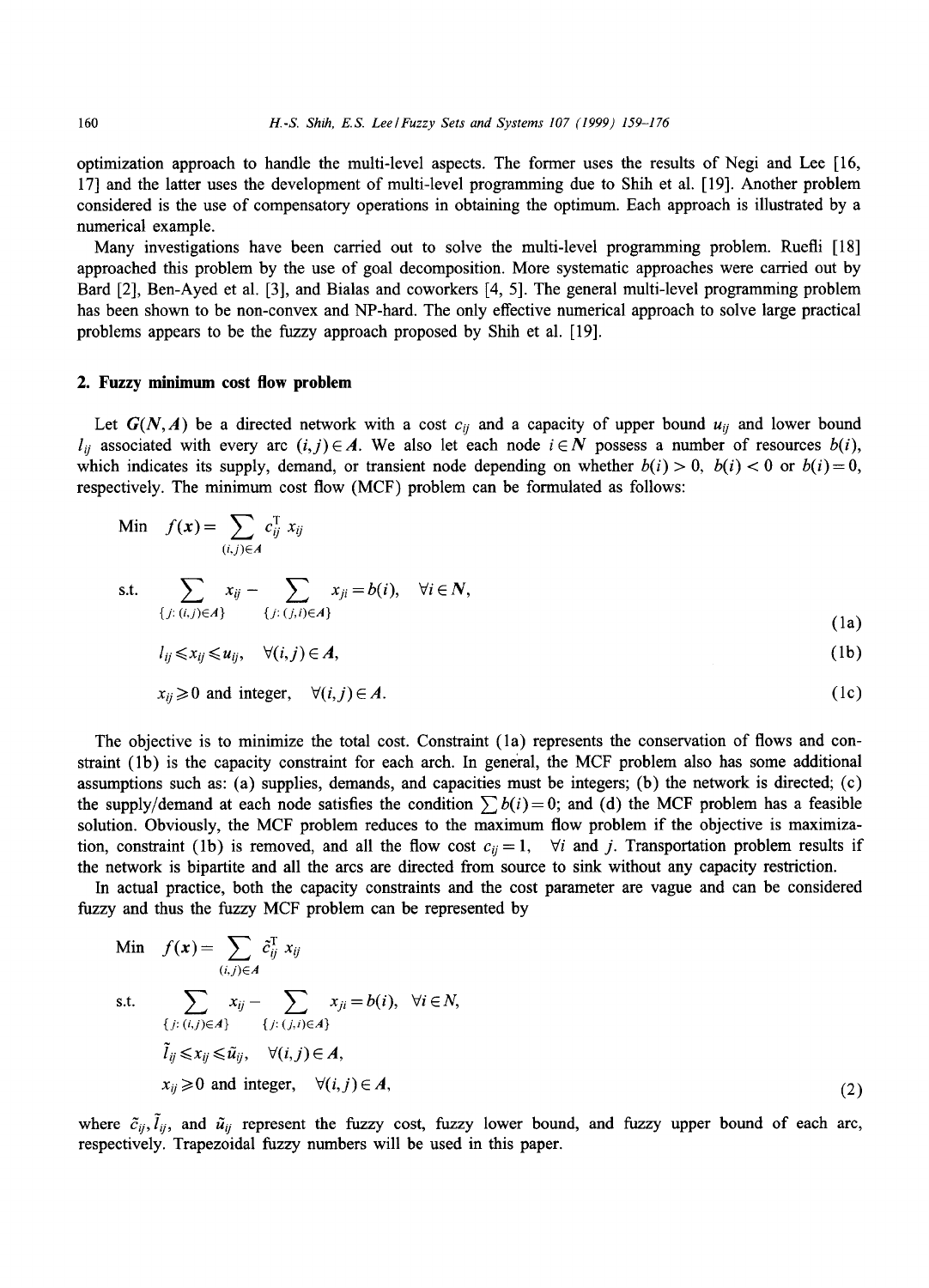# *2.1. The possibility approach*

Using the concept of possibility proposed by Zadeh, Luhandjula [15] and Buckley [6, 7] proposed the possibility programming. The formulation of Beckley results in nonlinear programming problems. Negi [16, 17] reformulated the approach of Buckley by the use of trapezoidal fuzzy numbers and reduced the problem into a fuzzy linear programming problem. We shall follow the formulation of Negi with some modifications to reduce the number of constraints. Possibility linear programming can be represented as

$$
\begin{array}{ll}\n\text{Max}/\text{Min} & Z = \tilde{c}^T x \\
\text{s.t.} & \tilde{A}_i x \leqslant (\text{or } \geqslant) \tilde{b}_i, \quad \forall i, \\
& x \geqslant 0,\n\end{array} \tag{3}
$$

where  $\tilde{c} = (\tilde{c}_1, \tilde{c}_2, \ldots, \tilde{c}_n)$ ,  $\tilde{A}_i = (\tilde{a}_{i1}, \tilde{a}_{i2}, \ldots, \tilde{a}_{in})$  and  $\tilde{c}_j, \tilde{a}_{ij}$  and  $\tilde{b}_i$  are the possibilistic variables,  $\forall i$  and j.

By assuming exceedance possibility for eomparison purposes [9] and by assuming that the decision maker has decided on a cut-off value for  $\alpha$ , the above possibility programming problem, equation (3), can be reduced to the following crisp linear programming problem [17]:

$$
\begin{aligned}\n\text{Max} \quad & f(\mathbf{x}) \\
\text{s.t.} \quad & \delta_1, \delta_2, \dots, \delta_m, \quad \theta_2 \ge \alpha, \qquad b_{i3} \le \sum_j a_{ij}^T x_j, \quad b_{i4} \ge \sum_j a_{ij}^T x_j, \quad \forall i, \\
& \sum_j c_{ij3}^T x_j \le f \le \sum_j c_{ij4}^T x_j, \quad \forall i, \qquad \delta_1, \delta_2, \dots, \delta_m, \theta_2, \text{ and } \alpha \in [0, 1], \\
& x_j \ge 0, \quad \forall j,\n\end{aligned}
$$
\n
$$
(4)
$$

or

Min 
$$
f(x)
$$
  
\ns.t.  $\delta_1, \delta_2, ..., \delta_m, \quad \theta_1 \ge \alpha,$   
\n $b_{i1} \le \sum_j a_{ij4}^T x_j, \quad b_{i2} \ge \sum_j a_{ij3}^T x_j, \quad \forall i,$   
\n $\sum_j c_{ij1}^T x_j \le f \le \sum_j c_{ij2}^T x_j, \quad \forall i,$   
\n $\delta_1, \delta_2, ..., \delta_m, \theta_1, \text{ and } \alpha \in [0, 1],$   
\n $x_j \ge 0, \quad \forall j,$ 

*(5)* 

where the trapezoidal fuzzy number has been assumed for  $\tilde{c}_j$ ,  $\tilde{a}_{ij}$  and  $\tilde{b}_i$ ; and

$$
\theta_1 = \left[ f - \sum_j c_{j1}^{\mathrm{T}} x_j \right] / \left[ \sum_j c_{j2}^{\mathrm{T}} x_j - \sum_j c_{j1}^{\mathrm{T}} x_j \right],
$$
  
\n
$$
\theta_2 = \left[ \sum_j c_{j4}^{\mathrm{T}} x_j - f \right] / \left[ \sum_j c_{j4}^{\mathrm{T}} x_j - \sum_j c_{j3}^{\mathrm{T}} x_j \right],
$$
  
\n
$$
\delta_i = (b_{i4} - r_{i1}) / [(b_{i4} - b_{i3}) + (r_{i2} - r_{i1})]
$$

with  $r_{i1} = \sum_{j} a_{ij1} x_{j}$ , and  $r_{i2} = \sum_{j} a_{ij2} x_{j}$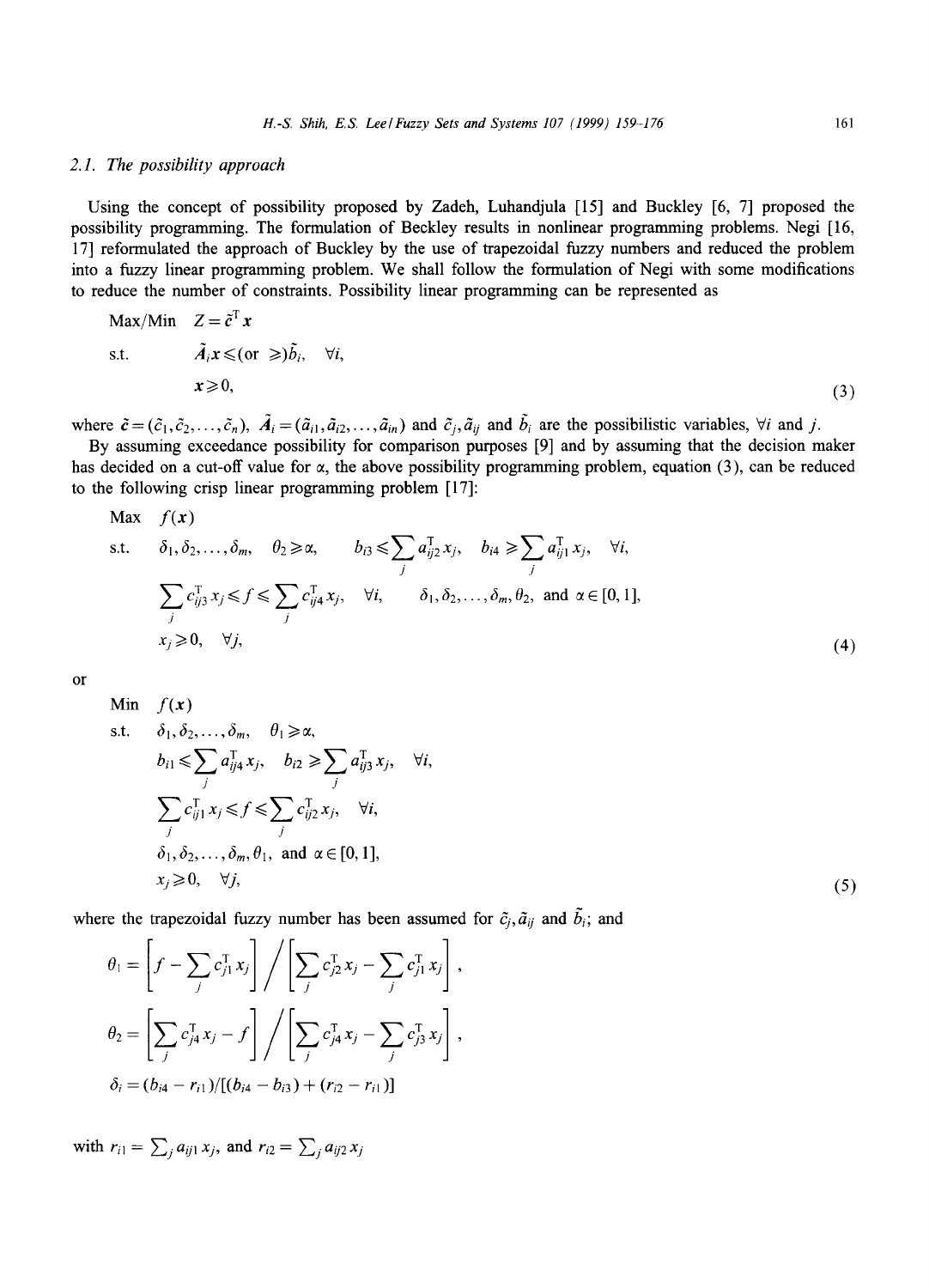According to the above expressions, the possibilistic linear programming problem can be reduced to a crisp linear programming problem with  $3m + 3$  constraints. Three constraints due to the original objective function and 3m constraints due to the original m constraints. In addition, if the  $\alpha$  value is assumed to be unknown, the above possibilistic programming problem will form a nonlinear programming problem. However, a linear programming problem results if we assume a fixed cut-off value  $\alpha \in [0, 1]$ .

In the MCF problem, Eq. (2), there exist both a lower bound  $l_{ij}$  and an upper bound  $u_{ij}$  for each arc. We can use one trapezoidal fuzzy number to represent each arc constraint, i.e.  $\tilde{b}_i = (l_{ij1}, l_{ij2}, u_{ij1}, u_{ij2})$ , where the intervals  $[l_{ij1}, l_{ij2}]$  and  $[u_{ij1}, u_{ij2}]$  represent the tolerances in the lower and upper bounds, respectively. Since we seek the maximum possibility  $\delta_i \ge \alpha$ ,  $i = 1$  or 2, based on the cut-off value, the left-hand side of the fuzzy number can be represented by

$$
\delta_1=(x_{ij}-l_{ij1})/(l_{ij2}-l_{ij1})\geq \alpha,
$$

or

$$
x_{ij} \geq \alpha (l_{ij2} - l_{ij1}) + l_{ij1}
$$

and the right-hand side of the fuzzy number:

$$
\delta_2 = (u_{ij2} - x_{ij})/(u_{ij2} - u_{ij1}) \ge \alpha,
$$

or

$$
x_{ij} \leq u_{ij2} - \alpha (u_{ij2} - u_{ij1}).
$$

Min  $f(x)$ 

Thus, we can form the fuzzy interval as

$$
\alpha(l_{ij2}-l_{ij1})+l_{ij1}\leq x_{ij}\leq u_{ij2}-\alpha(u_{ij2}-u_{ij1}).
$$
\n(6)

By using Eqs. (5) and (6), the fuzzy MCF problem, Eq. (2), can be reduced to the following crisp linear programming problem:

s.t. 
$$
\theta_1 \ge \alpha
$$
,  
\n $\alpha(l_{ij2} - l_{ij1}) + l_{ij1} \le x_{ij} \le u_{ij4} - \alpha(u_{ij2} - u_{ij1}), \quad \forall i \text{ and } j,$   
\n
$$
\sum_i \sum_j c_{ij1}^T x_{ij} \le f \le \sum_i \sum_j c_{ij2}^T x_{ij}, \forall i \text{ and } j,
$$
  
\n $\theta_1, \alpha \in [0, 1],$   
\n $x_{ij} \ge 0$  and integer, (7)

where  $i = 1, 2, ..., m$  and  $j = 1, 2, ..., n$ .

The above problem can be solved by any existing mixed-integer software. If there is no feasible solution, some adjustments about the  $\alpha$  cut-off value will be needed. In this case, an interactive procedure with the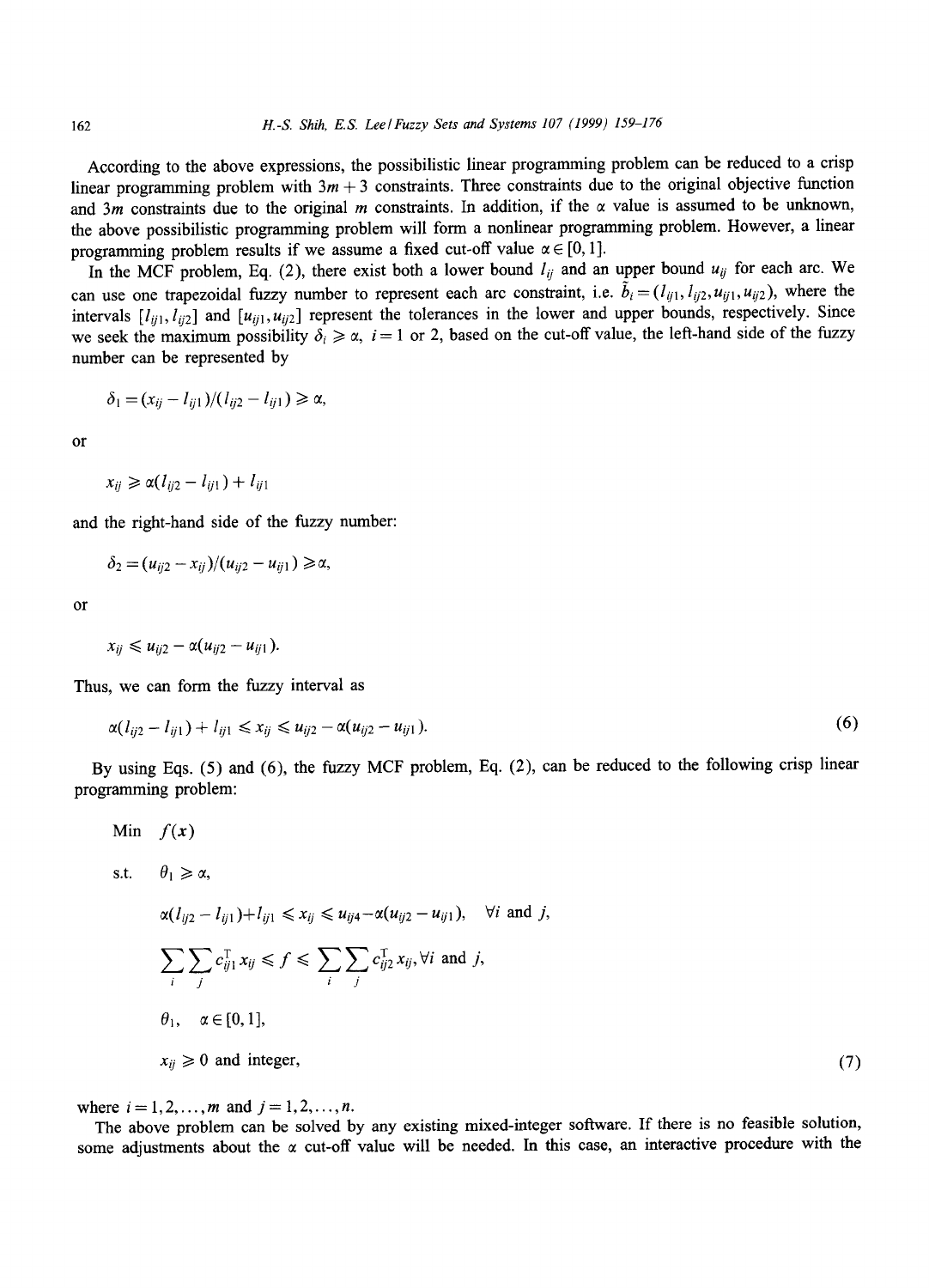| Node no.              | Supply/demand | Arc no. | Fuzzy cost         | Fuzzy capacity   | Note     |
|-----------------------|---------------|---------|--------------------|------------------|----------|
| $\bf{o}$              | 10            | ➀       | (0.5, 1, 1.5, 2)   | (0, 0, 9, 11)    | $x_{21}$ |
| O                     | 20            | ➁       | (0, 0, 0.5, 1)     | (0, 1, 9, 13)    | $x_{23}$ |
| €                     | 0             | ⚾       | (5, 6, 7, 8)       | (0, 0, 9, 11)    | $x_{26}$ |
| $\bullet$             | -5            | ⊚       | (1.5, 2, 2.5, 3)   | (0, 2, 15, 16)   | $x_{14}$ |
| Θ                     | 0             | ⊚       | (0.5, 1, 1.5, 2)   | (0, 0, 5, 9.5)   | $x_{34}$ |
| ❻                     | 0             | ⊕       | (3, 4, 5, 6)       | (0, 0, 10, 12)   | $x_{35}$ |
| O                     | $-15$         | Ø       | (4, 5, 6, 7)       | (0, 2, 10, 14.5) | $x_{47}$ |
| $\boldsymbol{\Theta}$ | $-10$         | ⊛       | (1.5, 2, 2.5, 3.5) | (0, 0, 20, 22)   | $x_{56}$ |
|                       |               | ⊚       | (6, 7, 8, 9)       | (0, 0, 15, 17)   | $x_{57}$ |
|                       |               | စ       | (7, 8, 9, 10)      | (0, 1, 10, 12)   | $x_{68}$ |
|                       |               | ⊕       | (8, 9, 10, 11.5)   | (0, 0, 15, 16.5) | $x_{78}$ |

Table 1 Parameters for a fuzzy MCF problem (with 8 nodes and 11 arcs for Example 1)



decision maker should be adapted. Notice that in the above expression there are only  $2m$  arc capacity constraints instead of  $3m$  constraints as in the Negi's formation [16]. Moreover, these  $2m$  arc capacity constraints can be reduced to m constraints if all the lower bounds are zero bounds.

# *2.2. Example 1. Fuzzy minimum flow problem*

This is a fuzzy MCF problem with 8 nodes and 11 arcs. The fuzzy data are summarized in Table 1 together with the structure of the network. The fuzzy MCF problem can be formulated as

Min 
$$
f_1 = (0.5, 1, 1.5, 2)x_{21} + (0, 0, 0.5, 1)x_{23} + (5, 6, 7, 8)x_{26} + (1.5, 2, 2.5, 3)x_{14}
$$

$$
+ (0.5, 1, 1.5, 2) x_{34} + (3, 4, 5, 6) x_{35} + (4, 5, 6, 7) x_{47} + (1.5, 2, 2.5, 3.5) x_{56}
$$

$$
+(6,7,8,9)x_{57}+(7,8,9,10)x_{68}+(8,9,10,11.5)x_{78}
$$

s.t. 
$$
x_{14} + x_{21} = 10
$$
,  $x_{21} + x_{23} + x_{26} = 20$ ,  $x_{34} + x_{35} - x_{23} = 0$ ,  $x_{47} - x_{14} - x_{34} = -5$ ,  
\n $x_{56} + x_{57} - x_{35} = 0$ ,  $x_{68} - x_{56} - x_{26} = 0$ ,  $x_{78} - x_{47} - x_{57} = -15$ ,  $-x_{68} - x_{78} = -10$ ,  
\n $x_{21} \in (0, 0, 9, 11)$ ,  $x_{23} \in (0, 1, 9, 13)$ ,  $x_{26} \in (0, 0, 9, 11)$ ,  $x_{14} \in (0, 2, 15, 16)$ ,  $x_{34} \in (0, 0, 5, 9.5)$ ,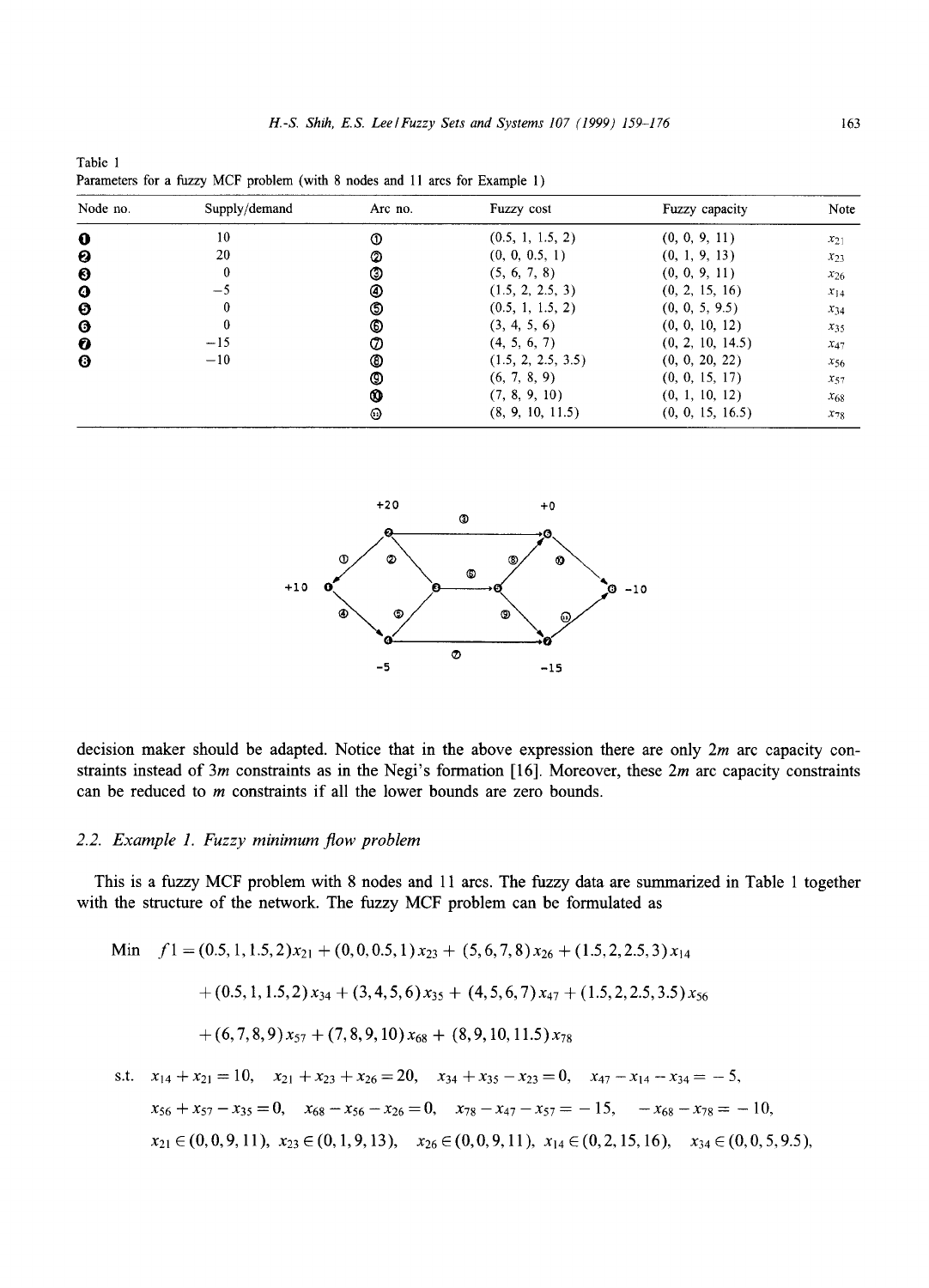$x_{35} \in (0, 0, 10, 12), \quad x_{47} \in (0, 2, 10, 14.5), \quad x_{56} \in (0, 0, 20, 22), \quad x_{57} \in (0, 0, 15, 17), \quad x_{68} \in (0, 1, 10, 12),$  $x_{78} \in (0, 0, 15, 16.5)$ , and all  $x_{ij}$  are integers in the arcs.

Using Eq. (7), the crisp linear programming problem can be formulated as

Min f1  
\ns.t. 
$$
(f1 - 0.5x_{21} - 5x_{26} - 1.5x_{14} - 0.5x_{34} - 3x_{35} - 4x_{47} - 1.5x_{56} - 6x_{57} - 7x_{68} - 8x_{78})/ (0.5x_{21} + x_{26} + 0.5x_{14} + 0.5x_{34} + x_{35} + x_{47} + x_{68} + x_{78}) \ge \alpha
$$
,  
\n $0.5x_{21} + 5x_{26} + 1.5x_{14} + 0.5x_{34} + 3x_{35} + 4x_{47} + 1.5x_{56} + 6x_{57} + 7x_{68} + 8x_{78} \le f1$ ,  
\n $f1 \le x_{21} + 6x_{26} + 2x_{14} + x_{34} + 4x_{35} + 5x_{47} + 2x_{56} + 7x_{57} + 8x_{68} + 9x_{78}$ ,  
\n $x_{14} - x_{21} = 10$ ,  $x_{21} + x_{23} + x_{26} = 20$ ,  $x_{34} + x_{35} - x_{23} = 0$ ,  $x_{47} - x_{14} - x_{34} = -5$ ,  
\n $x_{56} + x_{57} - x_{35} = 0$ ,  $x_{68} - x_{56} - x_{26} = 0$ ,  $x_{78} - x_{47} - x_{57} = -15$ ,  $-x_{68} - x_{78} = -10$ ,  
\n $x_{21} \le 11 - 2\alpha$ ,  $\alpha \le x_{23} \le 13 - 4\alpha$ ,  $x_{26} \le 11 - 2\alpha$ ,  $2\alpha \le x_{14} \le 16 - \alpha$ ,  $x_{34} \le 9.5 - 4.5\alpha$ ,  
\n $x_{35} \le 12 - 2\alpha$ ,  $2\alpha \le x_{47} \le 14.5 - 4.5\alpha$ ,  $x_{56} \le 22 - 2\alpha$ ,  $x_{57} \le 17 - 2\alpha$ ,

where  $\alpha \in [0, 1]$  and all  $x_{ij}$  are positive integers.

This problem was solved using the LINGO mixed-integer software with a cut-off value  $\alpha = 0.5$ . The numerical values for the optimal solution are  $f_1 = 236.5$ ,  $x_{14} = 10$ ,  $x_{34} = 7$ ,  $x_{35} = 4$ ,  $x_{47} = 12$ ,  $x_{57} = 3$ ,  $x_{68} = 10$ ,  $x_{26} = 9$ ,  $x_{23} = 11$ ,  $x_{56} = 1$ , and  $x_{78} = x_{21} = 0$ .

# **3. Fuzzy multiple objective MCF problems**

For a problem with  $k$  objectives, Eq. (2) is replaced by

Min/Max 
$$
f^k(x) = \sum_{(l,j)\in A} c_{ij}^{kT} x_{ij}
$$
,  $k = 1,..., K$   
s.t. 
$$
\sum_{\{j:(i,j)\in A\}} x_{ij} - \sum_{\{j:(j,j)\in A\}} x_{ji} = b(i), \forall i \in \mathbb{N},
$$

$$
l_{ij} \le x_{ij} \le u_{ij}, \quad \forall (i,j) \in A,
$$

$$
x_{ij} \ge 0 \text{ and integer}, \quad \forall (i,j) \in A.
$$

$$
(8)
$$

where  $i=1,\ldots,m; j=1,\ldots,n$ .

If the possibility concept is applied to handle the multiple objectives, the one which has the minimum objective will dominate the solution, which is obviously undesirable. Thus, some other approach is needed to handle the multiple objectives. We shall use the ideal solution and the anti-ideal solution concept [11, 21]. The ideal solution, or positive ideal solution (PIS) is obtained by solving each objective function independently subject to the constraints of the original problem. The anti-ideal solution, or negative ideal solution (NIS) is the worst solution and, if the objective is maximization, the problem is solved by minimizing the objective independently subject to the constraints of the original problem. Using this concept, the fuzzy multiple objective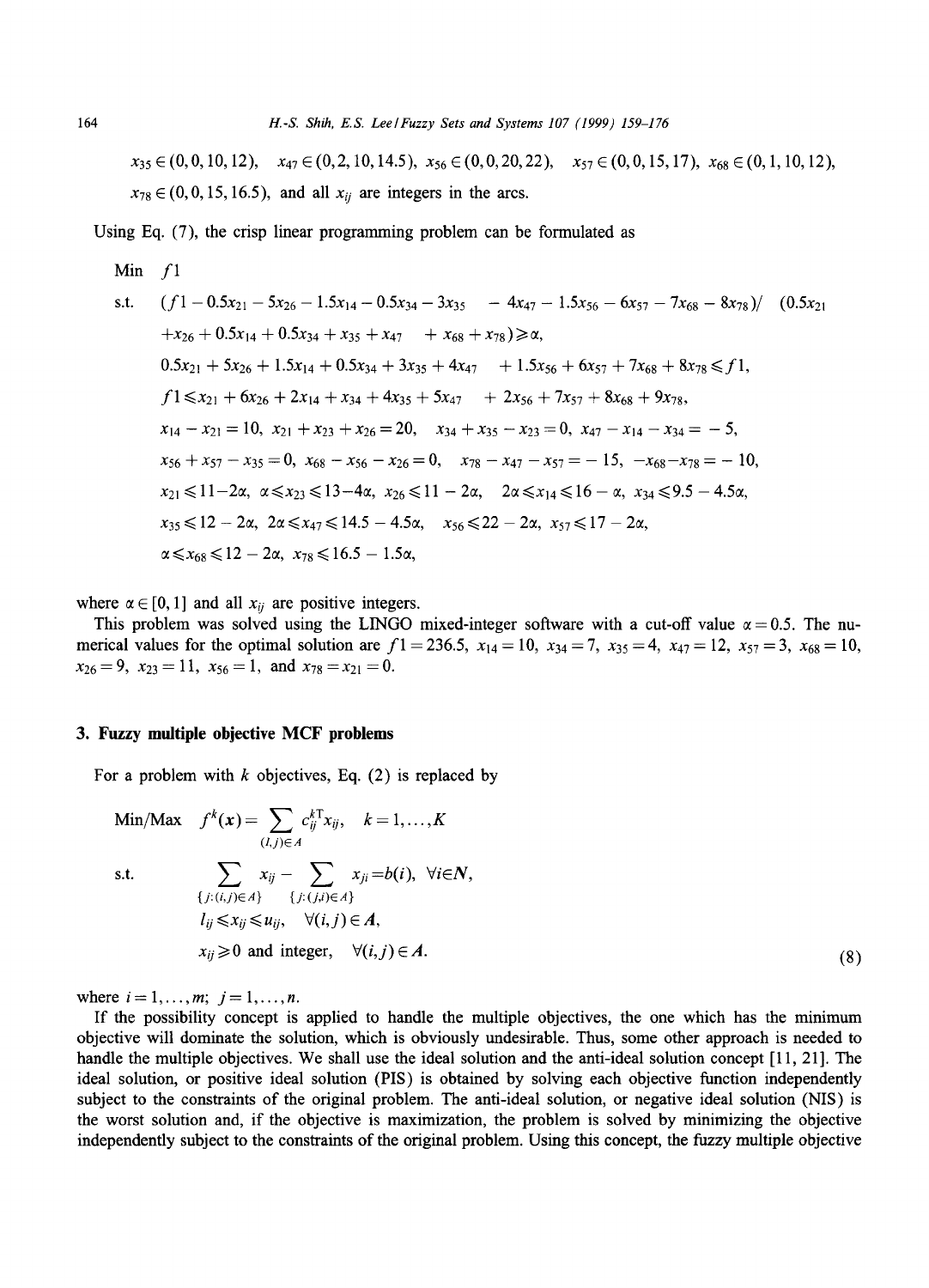MCF problem, Eq. (8), becomes

Min 
$$
\left\{ \sum_{k} [(f^{k}(x^{+}) - f^{k}(x))/(f^{k}(x^{+}) - f^{k}(x^{-}))]^{p} \right\}^{1/p},
$$
  
\n*k* = 1,...,*K*  
\ns.t. 
$$
\sum_{\{j:(i,j)\in A\}} x_{ij} - \sum_{\{j:(j,i)\in A\}} x_{ji} = b(i), \quad \forall i \in \mathbb{N},
$$
  
\n $l_{ij} \le x_{ij} \le u_{ij}, \quad \forall (i,j) \in A,$   
\n $x_{ij} \ge 0$  and integer,  $\forall (i,j) \in A$ . (9)

where  $i = 1, \ldots, m; j = 1, \ldots, n$ . The reference functions  $f^k(x^+)$  and  $f^k(x^-)$  are the ideal and anti-ideal solutions, respectively. Using Eqs. (7) and (9), we can obtain the following desired crisp problem for the fuzzy multiple objective MCF problem:

Min 
$$
h(\mathbf{x}) = \left\{ \sum_{k} [(f^{k}(\mathbf{x}^{+}(-f^{k}(\mathbf{x}))/(f^{k}(\mathbf{x}^{+})-f^{k}(\mathbf{x}^{-}))]^{p} \right\}^{1/p}
$$
,  $k = 1,...,k$   
\ns.t.  $\alpha(I_{ij2} - I_{ij1}) + I_{ij1} \le x_{ij} \le u_{ij4} - \alpha(u_{ij2} - u_{ij1}), \forall i \text{ and } j,$   
\n
$$
\sum_{i} \sum_{j} c_{ij1}^{T} x_{ij} \le f^{1} \le \sum_{i} \sum_{j} c_{ij2}^{T} x_{ij}, \text{ and } \theta_{1}^{1} \ge \alpha, \forall i \text{ and } j,
$$
  
\n
$$
\left( \sum_{i} \sum_{j} c_{ij3}^{T} x_{ij} \le f^{1} \le \sum_{i} \sum_{j} c_{ij4}^{T} x_{ij}, \text{and } \theta_{2}^{1} \ge \alpha, \text{ for maximization objective} \right)
$$
  
\n...  
\n
$$
\sum_{i} \sum_{j} c_{ij1}^{T} x_{ij} \le f^{k} \le \sum_{i} \sum_{j} c_{ij2}^{T} x_{ij}, \text{ and } \theta_{1}^{k} \ge \alpha, \forall i \text{ and } j,
$$
  
\n
$$
\left( \sum_{i} \sum_{j} c_{ij3}^{T} x_{ij} \le f^{k} \le \sum_{i} \sum_{j} c_{ij4}^{T} x_{ij}, \text{ and } \theta_{2}^{k} \ge \alpha, \text{ for maximization objective} \right)
$$
  
\n
$$
x_{ij} \ge 0 \text{ and integer}, \text{ (10)}
$$

where  $i = 1, \ldots, m$  and  $j = 1, \ldots, n$ .

#### **Example 2. A multiple objective problem**

Consider a two objectives problem with the same network flow structure as in Example 1. The first objective is the same as that in Example 1 and the second objective is to minimize the total passing time. The data used for this problem is listed in Table 2.

We must solve four independent problems first to obtain the ideal and the anti-ideal solutions. Let  $f_1$ and  $f2$  be the ideal solutions of the first and the second objectives, respectively; and let  $f3$  and  $f4$  be the anti-ideal solutions of the first and second objectives, respectively. The first problem is the same as in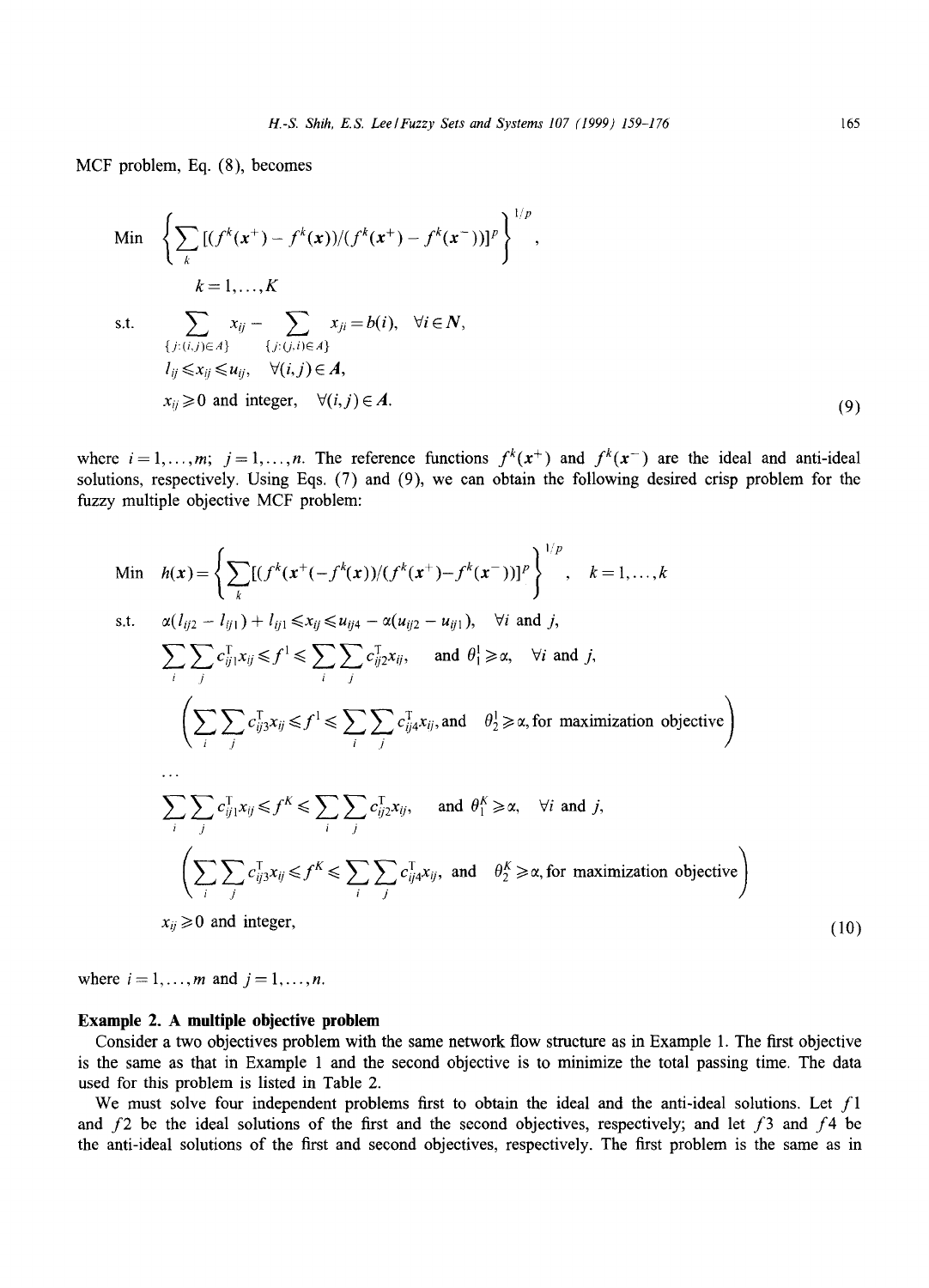| Node no.              | Supply/demand | Arc no. | 1st Objective<br>Fuzzy cost | 2nd Objective<br>Fuzzy time |
|-----------------------|---------------|---------|-----------------------------|-----------------------------|
| $\bf{o}$              | 10            | ➀       | (0.5, 1, 1.5, 2)            | (2, 2, 2.5, 3)              |
| ❷                     | 20            | ℗       | (0, 0, 0.5, 1)              | (1, 2, 2.5, 3)              |
| €                     | $\bf{0}$      | ☺       | (5, 6, 7, 8)                | (5, 6, 7, 8)                |
| $\boldsymbol{\Theta}$ | $-5$          | ◉       | (1.5, 2, 2.5, 3)            | (2, 2, 3, 3)                |
| Θ                     | $\bf{0}$      | ⊕       | (0.5, 1, 1.5, 2)            | (1.2, 2, 2, 2.5)            |
| $\bullet$             | $\bf{0}$      | ⊕       | (3, 4, 5, 6)                | (1.5, 2, 2, 2.5)            |
| $\boldsymbol{O}$      | $-15$         | စ       | (4, 5, 6, 7)                | (6, 7, 7.5, 8)              |
| 0                     | $-10$         | ℗       | (1.5, 2, 2.5, 3.5)          | (1, 2, 2.5, 3)              |
|                       |               | ⊚       | (6, 7, 8, 9)                | (1, 2, 2.5, 3)              |
|                       |               | ଷ       | (7, 8, 9, 10)               | (2, 2.5, 3, 3.5)            |
|                       |               | ⊕       | (8, 9, 10, 11.5)            | (2, 2.2, 3, 3.5)            |

| Table 2                                   |  |  |  |
|-------------------------------------------|--|--|--|
| Numerical parameters for Examples 2 and 3 |  |  |  |

Example 1. The remaining three problems are

Min  $f2$ 

s.t. 
$$
(f2 - 2x_{21} - x_{23} - 5x_{26} - 2x_{14} - 1.2x_{34} - 1.5x_{35} - 6x_{47} - x_{56} - x_{57} - 2x_{68} - 2x_{78})/
$$
  
\n $(x_{23} + x_{26} + 0.8x_{34} + 0.5x_{35} + x_{47} + x_{56} + 0.5x_{68} + 0.2x_{78}) \ge \alpha,$   
\n $2x_{21} + x_{23} + 5x_{26} + 2x_{14} + 1.2x_{34} + 1.5x_{35} + 6x_{47} + x_{56} + x_{57} + 2x_{68} + 2x_{78} \le f2,$   
\n $f2 \le 2x_{21} + 2x_{23} + 6x_{26} + 2x_{14} + 2x_{34} + 2x_{35} + 7x_{47} + 2x_{56} + 2x_{57} + 2.5x_{68} + 2.2x_{78},$   
\n $x_{14} - x_{21} = 10$ ,  $x_{21} + x_{23} + x_{26} = 20$ ,  $x_{34} + x_{35} - x_{23} = 0$ ,  $x_{47} - x_{14} - x_{34} = -5$ ,  
\n $x_{56} + x_{57} - x_{35} = 0$ ,  $x_{68} - x_{56} - x_{26} = 0$ ,  $x_{78} - x_{47} - x_{57} = -15$ ,  $-x_{68} - x_{78} = -10$ ,

$$
x_{21} \le 11 - 2\alpha, \ \alpha \le x_{23} \le 13 - 4\alpha, \ \ x_{26} \le 11 - 2\alpha, 2\alpha
$$
  
\n
$$
\le x_{14} \le 16 - \alpha, \ \ x_{34} \le 9.5 - 4.5\alpha, X_{35}
$$
  
\n
$$
\le 12 - 2\alpha, \ \ 2\alpha \le x_{47} \le 14.5 - 4.5\alpha, X_{56}
$$
  
\n
$$
\le 22 - 2\alpha, \ \ x_{57} \le 17 - 2\alpha,
$$
  
\n
$$
\alpha \le x_{68} \le 12 - 2\alpha, \ \ x_{78} \le 16.5 - 1.5\alpha, \ \alpha \in [0, 1] \text{ and all } x_{ij} \text{ are positive integers.}
$$

Max  $f_3$ 

s.t. 
$$
(2x_{21} + x_{23} + 8x_{26} + 3x_{14} + 2x_{34} + 6x_{35} + 7x_{47} + 3.5x_{56} + 9x_{57} + 10x_{68} + 11.5x_{78} - f_3)/0.5x_{21} + 0.5x_{23} + x_{26} + 0.5x_{14} + 0.5x_{34} + x_{35} + x_{47} + x_{56} + x_{57} + x_{68} + 1.5x_{78}) \ge \alpha,
$$
  
\n
$$
1.5x_{21} + 0.5x_{23} + 7x_{26} + 2.5x_{14} + 1.5x_{34} + 5x_{35} + 6x_{47} + 2.5x_{56} + 8x_{57} + 9x_{68} + 10x_{78} \le f3,
$$
  
\n
$$
f3 \le 2x_{21} + x_{23} + 8x_{26} + 3x_{14} + 2x_{34} + 6x_{35} + 7x_{47} + 3.5x_{56} + 9x_{57} + 10x_{68} + 11.5x_{78},
$$
  
\n
$$
x_{14} - x_{21} = 10, x_{21} + x_{23} + x_{26} = 20, x_{34} + x_{35} - x_{23} = 0, x_{47} - x_{14} - x_{34} = -5,
$$
  
\n
$$
x_{56} + x_{57} - x_{35} = 0, x_{68} - x_{56} - x_{26} = 0, x_{78} - x_{47} - x_{57} = -15, -x_{68} - x_{78} = -10,
$$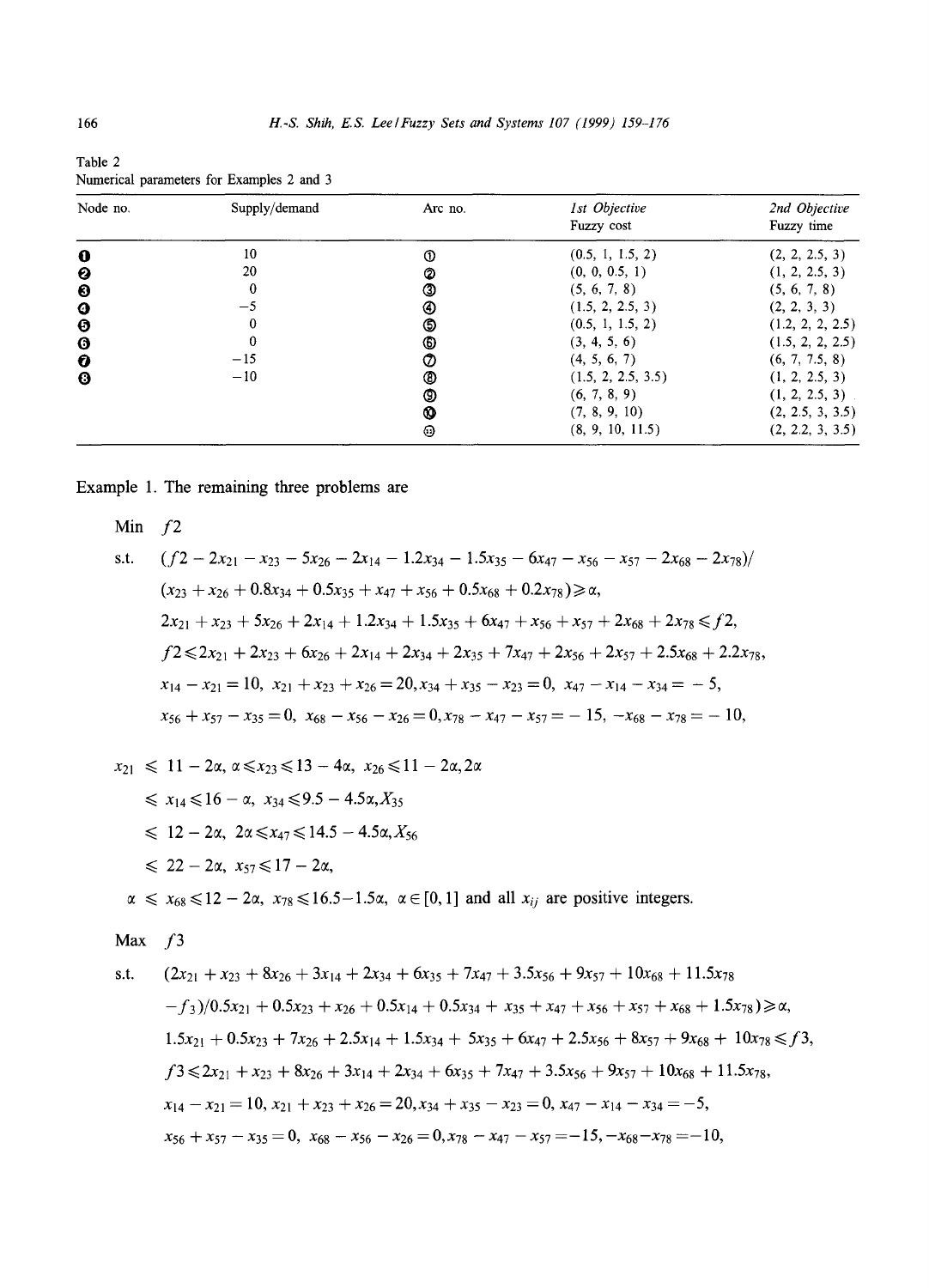| Table 3 |  |                            |  |
|---------|--|----------------------------|--|
|         |  | PIS/NIS sets for Example 2 |  |

|                    | Min $f1$<br>(PIS) | Min $f2$<br>(PIS) | Max $f3$<br>(NIS) | Max $f4$<br>(NIS) |          |
|--------------------|-------------------|-------------------|-------------------|-------------------|----------|
| Objective<br>value | 236.50            | 176.60            | 409.75            | 293.25            | Note     |
| ➀                  | 0                 | 0                 | 5                 | 5                 | $x_{21}$ |
| ➁                  | 11                | 11                | 11                | 11                | $x_{23}$ |
| ⊚                  | 9                 | 9                 | 4                 | 4                 | $x_{26}$ |
| Arc $\left($ 4)    | 10                | 10                | 15                | 15                | $x_{14}$ |
| ⊚<br>no.           | 7                 | 0                 | 0                 | 2                 | $x_{34}$ |
| ⊕                  | 4                 | 11                | 11                | 9                 | $x_{35}$ |
| Ø                  | 12                | 5                 | 10                | 12                | $x_{47}$ |
| ◉                  |                   | ∩                 | 0                 | 0                 | $x_{56}$ |
| ⊚                  | 3                 | 11                | 11                | 9                 | $x_{57}$ |
| 0                  | 10                | 9                 | 4                 | 4                 | $x_{68}$ |
| ⊚                  | 0                 |                   | 6                 | 6                 | $x_{78}$ |

$$
x_{21} \le 11 - 2\alpha, \ \alpha \le x_{23} \le 13 - 4\alpha, x_{26} \le 11 - 2\alpha, \ 2\alpha \le x_{14} \le 16 - \alpha,
$$
  

$$
x_{34} \le 9.5 - 4.5\alpha, \ x_{35} \le 12 - 2\alpha, 2\alpha \le x_{47} \le 14.5 - 4.5\alpha, \ x_{56} \le 22 - 2\alpha,
$$
  

$$
x_{57} \le 17 - 2\alpha, \ \alpha \le x_{68} \le 12 - 2\alpha, \ x_{78} \le 16.5 - 1.5\alpha, \ \alpha \in [0, 1]
$$

and all  $x_{ij}$  are positive integers.

Max *1*4

s.t. 
$$
(f4 - 3x_{21} - 3x_{23} - 8x_{26} - 3x_{14} - 3x_{34} - 2.5x_{35} - 8x_{47} - 3x_{57} - 3.5x_{68} - 4x_{78})/
$$
  
\n $(0.5x_{21} + 0.5x_{23} + x_{26} + 0.5x_{14} + 3x_{34} + 0.5x_{35} + 0.5x_{47} + 0.5x_{57} + 0.5x_{68} + x_{78}) \ge \alpha$ ,  
\n $2.5x_{21} + 2.5x_{23} + 7x_{26} + 2.5x_{14} + 3x_{34} + 2x_{35} + 7.5x_{47} + 2.5x_{56} + 2.5x_{57} + 3x_{68} + 3x_{78} \le f4$ ,  
\n $f4 \le 3x_{21} + 3x_{23} + 8x_{26} + 3x_{14} + 3x_{34} + 2.5x_{35} + 8x_{47} + 3x_{56} + 3x_{57} + 3.5x_{68} + 4x_{78}$ ,  
\n $x_{14} - x_{21} = 10$ ,  $x_{21} + x_{23} + x_{26} = 20$ ,  $x_{34} + x_{35} - x_{23} = 0$ ,  $x_{47} - x_{14} - x_{34} = -5$ ,  
\n $x_{56} + x_{57} - x_{35} = 0$ ,  $x_{68} - x_{56} - x_{26} = 0$ ,  $x_{78} - x_{47} - x_{57} = -15$ ,  $-x_{68} - x_{78} = -10$ ,  
\n $x_{21} \le 11 - 2\alpha$ ,  $\alpha \le x_{23} \le 13 - 4\alpha$ ,  $x_{26} \le 11 - 2\alpha$ ,  $2\alpha \le x_{14} \le 16 - \alpha$ ,  
\n $x_{34} \le 9.5 - 4.5\alpha$ ,  $x_{35} \le 12 - 2\alpha$ ,  $2\alpha \le x_{47}$ 

and all  $x_{ij}$  are positive integers.

With a cut-off value  $\alpha$ =0.5, the optimal objectives obtained are  $f1 = 236.50$  (NIS),  $f2 = 176.60$  (PIS),  $f3 = 409.75$  (anti-ideal solution or NIS),  $f4 = 293.25$  (anti-ideal solution or NIS). The detailed solutions are listed in Table 3. Notice that the maximization problem uses the right-hand side of the trapezoidal fuzzy numbers instead of the left-hand side.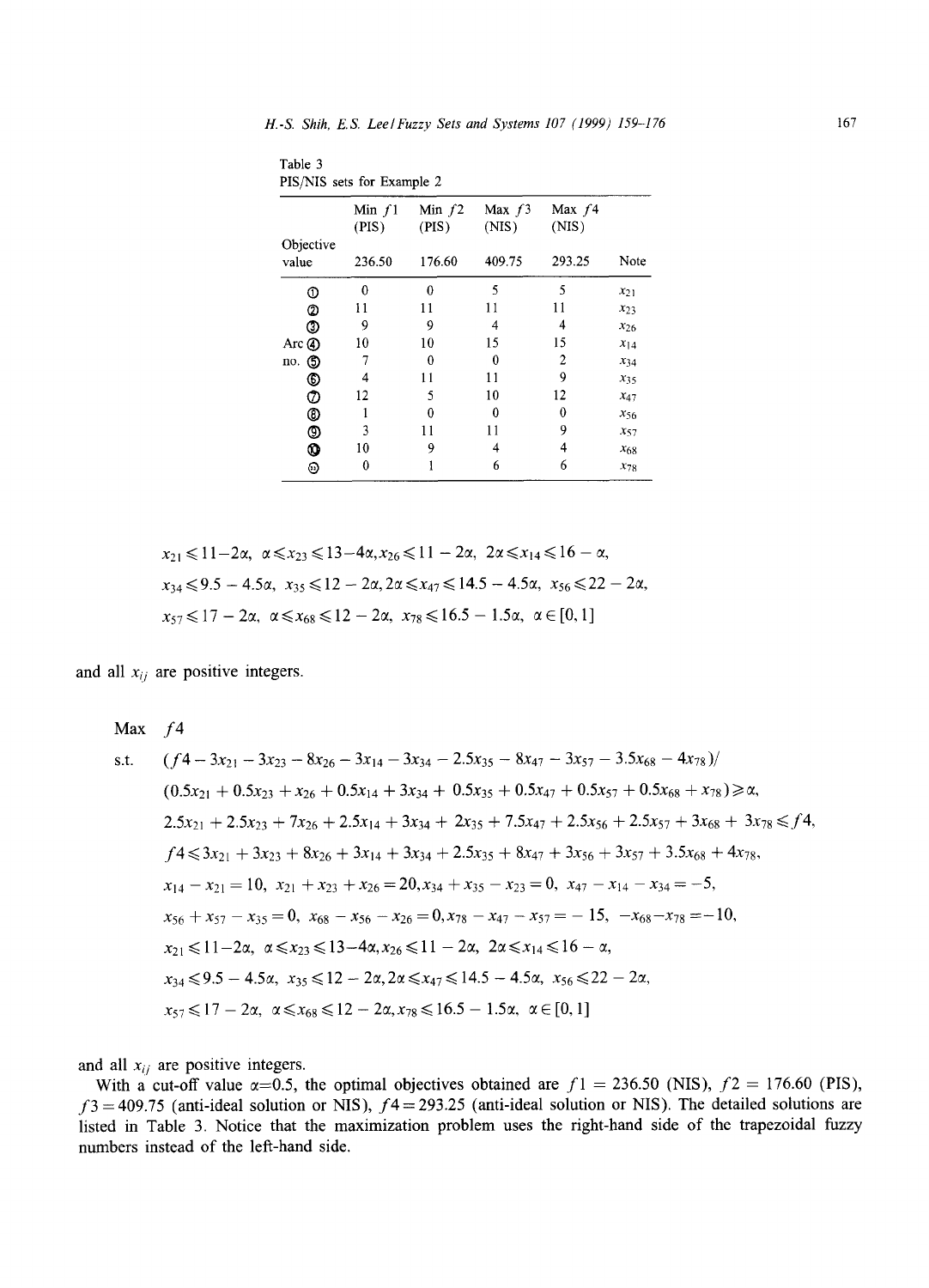$\sim 100$ 

This problem is solved with the parameter  $p = 1$ . Using Eq. (10), we have

Min 
$$
h(x) = (f1(x^+)-f1(x))/(f1(x^+)-f3(x^-)) + (f2(x^+)-f2(x^+))/f2(x^+)-f4(x^-))
$$
  
\n= 0.005772f1(x) + 0.008573f2(x) - 2.87901  
\n  
\n  
\n
$$
= 0.005772f1(x) + 0.008573f2(x) - 2.87901
$$
\n  
\n
$$
= 0.05772f1(x) + 0.008573f2(x) - 2.87901
$$
\n  
\n
$$
= 0.05772f1(x) + 0.008573f2(x) - 2.87901
$$
\n  
\n
$$
= 0.05772f1(x) + 0.008573f2(x) - 2.87901
$$
\n  
\n
$$
= 0.05721 - 5x_{26} - 1.5x_{14} - 0.5x_{34} - 3x_{35} - 4x_{47} - 1.5x_{56} - 6x_{57} - 7x_{68}
$$
\n  
\n
$$
= 0.05x_{21} + 5x_{26} + 1.5x_{14} + 0.5x_{34} + 3x_{35} + 4x_{47} + 1.5x_{56} + 6x_{57} + 7x_{68} + 8x_{78} \le f1
$$
\n  
\n
$$
f1 \le x_{21} + 6x_{26} + 2x_{14} + x_{34} + 4x_{35} + 5x_{47} + 2x_{56} + 7x_{57} + 8x_{68} + 9x_{78}
$$
\n  
\n
$$
= (f2 - 2x_{21} - x_{23} - 5x_{26} - 2x_{14} + 3x_{35} + 4x_{47} + 2x_{56} + 7x_{57} + 7x_{68} + 8x_{78} \le f1
$$
\n  
\n
$$
f1 \le x_{21} + 2x_{23} - 5x_{26} - 2x_{14} - 1.2x_{34} - 1.5x_{35} - 6x_{47} - x_{56} -
$$

With the cut-off value  $\alpha = 0.5$ , the above problem becomes a mixed integer problem which was solved by the **LINGO** mixed-integer code. Notice that the original two objective function spaces were added to the constraint set of the auxiliary problem. The optimal values are  $x_{26} = 9$ ,  $x_{14} = 10$ ,  $x_{35} = 11$ ,  $x_{47} = 5$ ,  $x_{56} = 1$ ,  $x_{57} = 10$ ,  $x_{68} = 10$ ,  $x_{23} = 11$ , and  $x_{34} = x_{78} = x_{21} = 0$ , with  $f1 = 269.75$  and  $f2 = 176.75$ . The solution is a compromise between the minimum cost and the minimum time. We also solved this multi-objective problem with the distance parameter,  $p = \infty$ . The optimum values are  $x_{26} = 9$ ,  $x_{14} = 10$ ,  $x_{34} = 3$ ,  $x_{35} = 8$ ,  $x_{47} = 8$ ,  $x_{56} = 1$ ,  $x_{57} = 7$ ,  $x_{68}=10$ ,  $x_{23}=11$ , and  $x_{21} = x_{78}=0$ , with  $f1 = 255.5$  and  $f2 = 191.3$ . Both solutions are located at the non-dominated boundary.

#### **4. Fuzzy multiple level MCF problem**

For more practical applications, let us consider a decentralized planning problem in which multiple agents with some interactions participate in the decision making process. The agents are located in a multiple level or hierarchy structure. Based on the work of Shih, et al. [19], a multi-level MCF problem can be represented as

$$
\text{Min}/\text{Max} \quad f^1(\mathbf{x}) = \sum_{(i,j)\in A} c_{ij}^{1T} x_{ij}, \quad \text{(1st level)} \tag{11}
$$

where  $x_{ij}^2, x_{ij}^3, \ldots, x_{ij}^K$  and solve

Min/Max 
$$
f^2(x)
$$
 =  $\sum_{(i,j)\in A} c_{ij}^{2T} x_{ij}$ , (2nd level)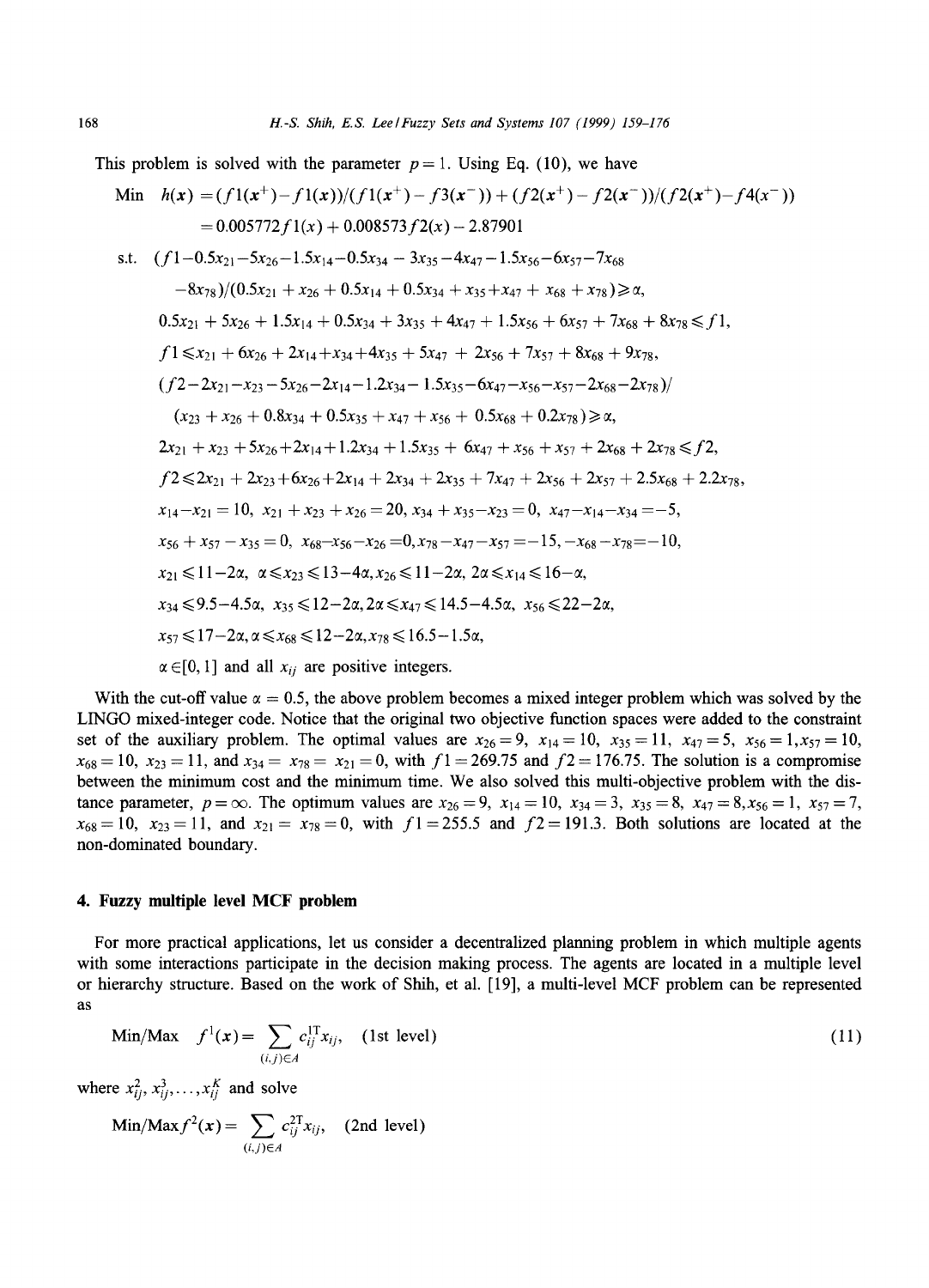where  $x_{ij}^3, \ldots, x_{ij}^K$  and solve  $\cdots$ 

Min/Max 
$$
f^k(x) = \sum_{(i,j)\in A} c_{ij}^{KT} x_{ij}
$$
, *(Kth level)*  
s.t. 
$$
\sum_{\{j:(i,j)\in A\}} x_{ij} - \sum_{\{j:(j,i)\in A\}} x_{ji} = b(i), \forall i \in N, \quad l_{ij} \le x_{ij} \le u_{ij}, \quad \forall (i,j) \in A, x_{ij} \ge 0 \text{ and integer,}
$$

$$
\forall (i,j) \in A.
$$

where  $x_{ij} = x_{ij}^2 + x_{ij}^2 + x_{ij}^3 + \cdots + x_{ij}^k$ ;  $i = 1, ..., m; j = 1, ..., n$ ; and  $k = 1, ..., K$ . Notice that there is only one objective which is either minimization or maximization at any one decision level.

The multi-level programming problem is a very difficult problem to solve and it has been proved to be an NP-hard problem. However, this problem has been solved under fuzzy assumptions [19]. This procedure is based on the concepts of tolerance membership functions. First, the upper-level decision maker defines his or her objectives with some tolerances which are described by fuzzy membership functions. The lower level decision maker makes his or her decision based on this tolerance. For the minimization MCF problem, the goal can be modified as

$$
\mu_{f1}(f^{1}(\mathbf{x})) = \begin{cases} 1, & \text{if } f^{1}(\mathbf{x}) < f^{1'}, \\ [f^{10} - f^{1}(\mathbf{x})]/[f^{10} - f^{1'}], & \text{if } f^{1'} \leq f^{1}(\mathbf{x}) \leq f^{10}, \\ 0, & \text{if } f^{1}(\mathbf{x}) > f^{10}, \end{cases}
$$
(12)

where  $f^{\perp}$  and  $f^{\perp}$  are the acceptable range for the goal for the upper-level decision maker.

The upper level decision maker also sets the acceptable tolerances for his or her decisions:

$$
\mu_{xij}(x_{ij}) = \begin{cases}\n[x_{ij} - (x_{ij}^U - p_{ij})]/p_{ij}, & \text{if } x_{ij}^U - p_{ij} \le x_{ij} \le x_{ij}^U, \\
[(x_{ij}^U + p_{ij}) - x_{ij})]/p_{ij}, & \text{if } x_{ij}^U < x_{ij} \le x_{ij}^U + p_{ij}, \\
0, & \text{otherwise,} \n\end{cases}
$$
\n(13)

where  $p_{ij}$  is the two-sided tolerance for the decision variable  $x_{ij}$ . The decision variables for the upper-level decision maker will be represented by  $x_{ij}^1$ ,  $\forall i$  and j.

These fuzzy informations then restrict the feasible space for the lower-level decision maker. For each possible solution available to the upper-level decision maker, the lower-level decision maker defines his or her goal as

$$
\mu_{f2}(f^2(\mathbf{x})) = \begin{cases} 1, & \text{if } f^2(\mathbf{x}) < f^{2\prime}, \\ [f^{2L} - f^2(\mathbf{x})]/[f^{2L} - f^{2\prime}], & \text{if } f^{2\prime} \le f^2(\mathbf{x}) \le f^{2L}, \\ 0, & \text{if } f^2(\mathbf{x}) > f^{2L}, \end{cases} \tag{14}
$$

where  $f^{2}$  and  $f^{2L}$  are the acceptable range for the goal for the lower-level decision maker.

To formulate the fuzzy multi-level MCF problem, we must consider two different fuzzy aspects: the imprecise parameters which will be handled by the possibility concept and the fuzzy aspects due to the multi-level structure which will be handled by multi-level formation due to Shih et al. [19]. To simplify the discussion, we shall consider a fuzzy bi-level MCF problem. Using the possibility approach and trapezoidal fuzzy numbers, the imprecisions in the parameters can be handled by the following representation:

$$
\text{Min}/\text{Max} \quad f^1(x_{ij}^1, x_{ij}^2) \tag{15}
$$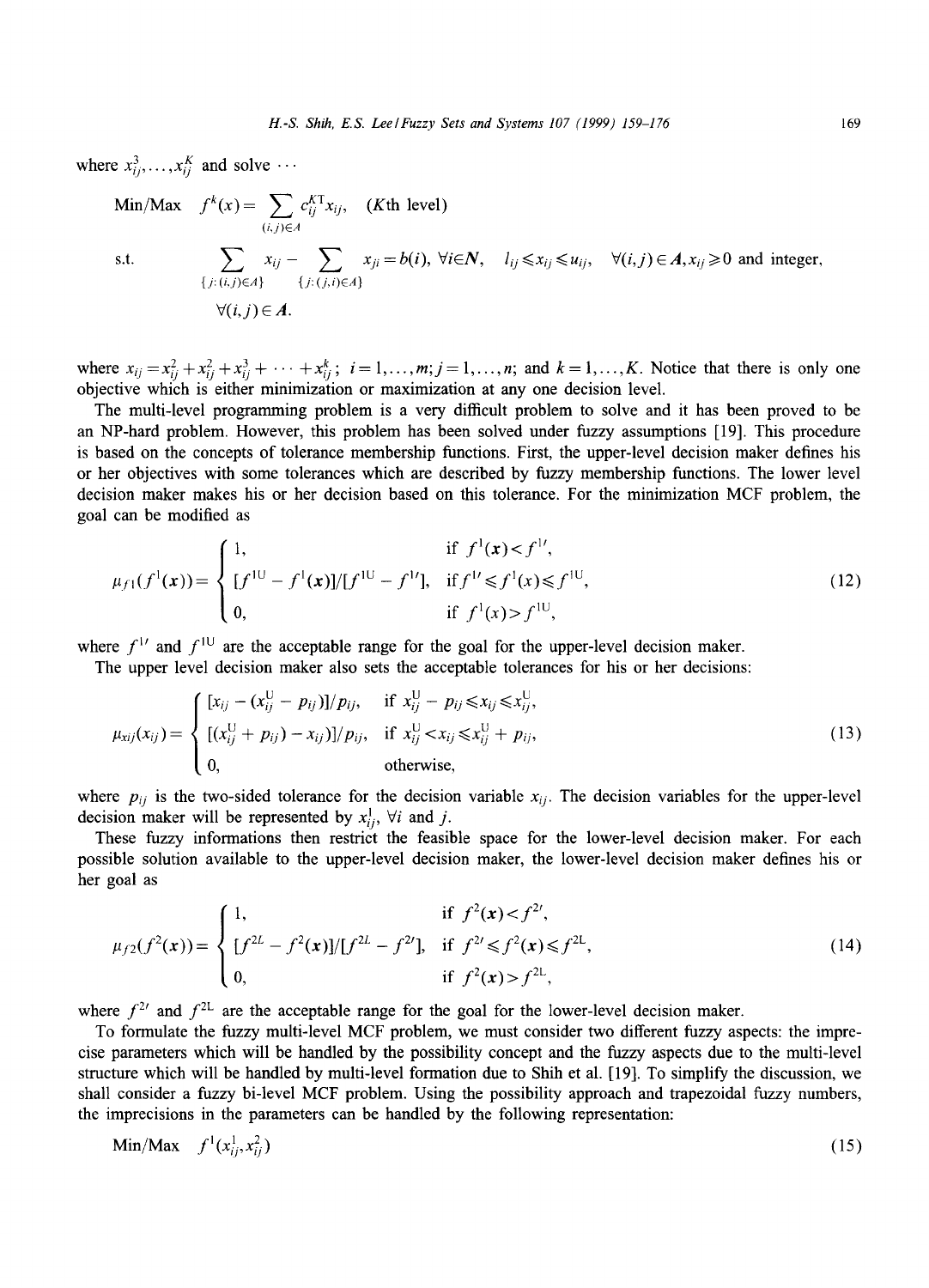where  $x_{ij}^2$  solves

Min/Max 
$$
f^2(x_{ij}^1, x_{ij}^2)
$$
  
\ns.t.  $\alpha(I_{ij2} - I_{ij1}) + I_{ij1} \le x_{ij} \le u_{ij4} - \alpha(u_{ij2} - u_{ij1}), \forall i$  and j,  
\n
$$
\sum_i \sum_j c_{ij1}^T x_{ij} \le f^1 \le \sum_i \sum_j c_{ij2}^T x_{ij}, \text{ and } \theta_i^1 \ge \alpha, \forall i
$$
 and j,  
\n
$$
\left(\sum_i \sum_j c_{ij3}^T x_{ij} \le f^1 \le \sum_i \sum_j c_{ij4}^T x_{ij}, \text{ and } \theta_i^1 \ge \alpha, \text{ for maximization}\right)
$$
\n
$$
\sum_i \sum_j c_{ij1}^T x_{ij} \le f^2 \le \sum_i \sum_j c_{ij2}^T x_{ij}, \text{ and } \theta_i^2 \ge \alpha, \forall i
$$
 and j,  
\n
$$
\left(\sum_i \sum_j c_{ij3}^T x_{ij} \le f^2 \le \sum_i \sum_j c_{ij4}^T x_{ij}, \text{ and } \theta_i^2 \ge \alpha, \text{ for maximization}\right)
$$
  
\n $\alpha \in [0, 1], x_{ij} \ge 0$  and integer,

where  $x_{ij} = x_{ij}^1 + x_{ij}^2$ ;  $i = 1,...,m$ ; and  $j = 1,...,n$ . The two objectives are

$$
f^{1} = \sum \sum c_{ij}^{11T} x_{ij}^{1} + c_{ij}^{12T} x_{ij}^{2}, \quad \forall i \text{ and } j
$$

and

$$
f^{2} = \sum \sum c_{ij}^{21} x_{ij}^{1} + c_{ij}^{22} x_{ij}^{2}, \quad \forall i \text{ and } j.
$$

For the second fuzzy aspect, using Eqs.  $(12)-(14)$  we can reformulate Eq.  $(15)$  as

$$
\text{Min}/\text{Max} \quad f^2(x_{ij}^1, x_{ij}^2) \tag{16}
$$

s.t. 
$$
(f'(x_{ij}^{+}) - f'')/(f'(x_{ij}^{+}) - f''') \geq \lambda^{2},
$$

$$
[x_{ij}^{1} - (x_{ij}^{1U} - p_{ij})]/p_{ij} \geq \lambda_{ij}^{2}, [(x_{ij}^{1U} + p_{ij}) - x_{ij}^{1}]/p_{ij} \geq \lambda_{ij}^{2}, \forall i \text{ and } j
$$

$$
(f^{2}(x_{ij}^{+}) - f^{2})/(f^{2}(x_{ij}^{+}) - f^{2}) \geq \lambda^{3},
$$

$$
((f^{2} - f^{2}))/(f^{2}(x_{ij}^{+}) - f^{2}) \geq \lambda^{3}, \text{ for maximization)}
$$

$$
\alpha(I_{ij2} - l_{ij1}) + l_{ij1} \leq x_{ij} \leq u_{ij4} - \alpha(u_{ij2} - u_{ij1}), \forall i \text{ and } j,
$$

$$
\sum_{i} \sum_{j} c_{ij1}^{T} x_{ij} \leq f^{1} \leq \sum_{i} \sum_{j} c_{ij2}^{T} x_{ij}, \text{ and } \theta_{i}^{1} \geq \alpha, \forall i \text{ and } j,
$$

$$
\left(\sum_{i} \sum_{j} c_{ij3}^{T} x_{ij} \leq f^{1} \leq \sum_{i} \sum_{j} c_{ij4}^{T} x_{ij}, \text{ and } \theta_{2}^{1} \geq \alpha, \text{ for maximization}\right)
$$

$$
\sum_{i} \sum_{j} c_{ij1}^{T} x_{ij} \leq f^{2} \leq \sum_{i} \sum_{j} c_{ij2}^{T} x_{ij}, \text{ and } \theta_{1}^{2} \geq \alpha, \forall i \text{ and } j,
$$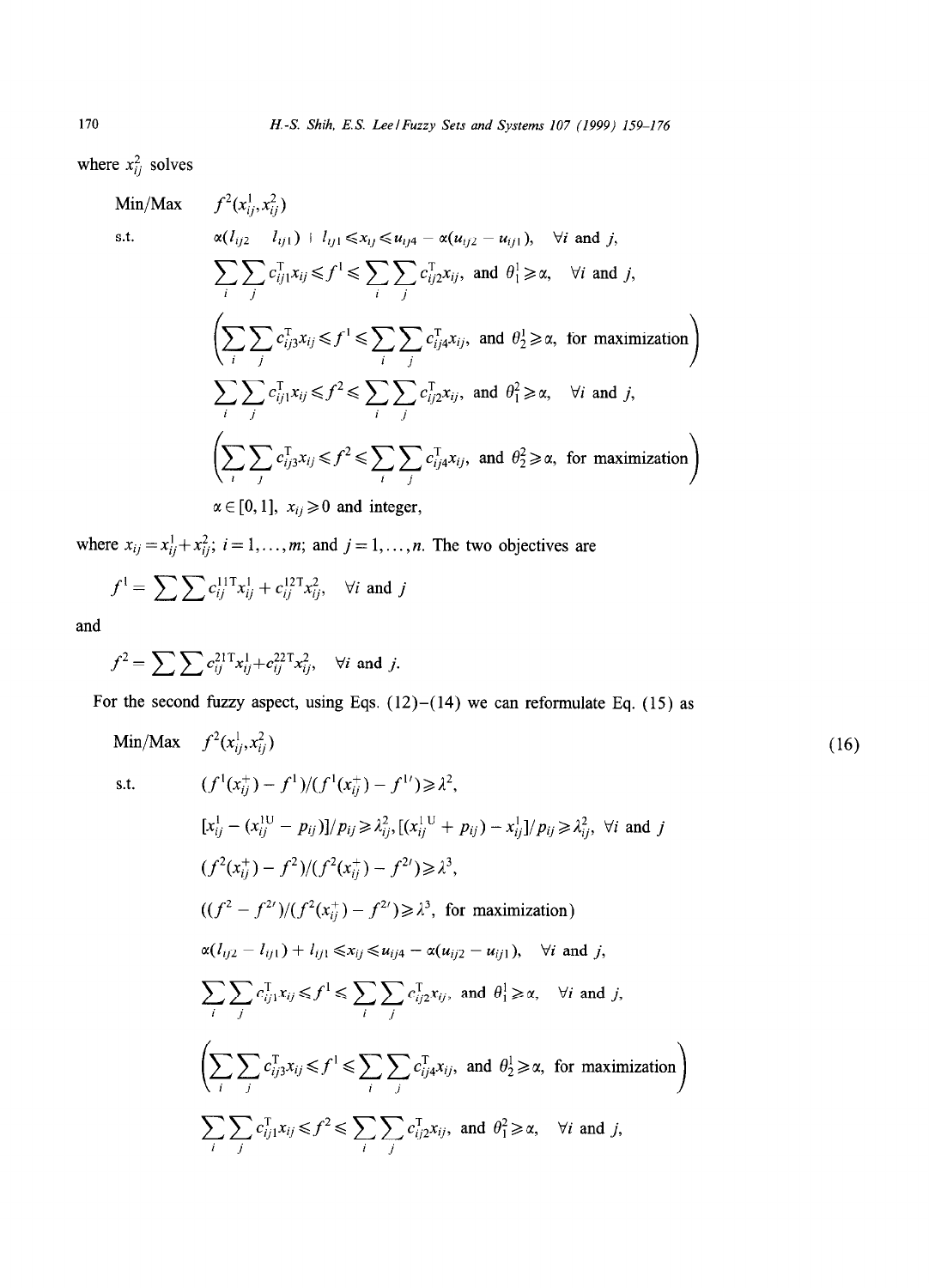$$
\left(\sum_{i}\sum_{j}c_{ij3}^{T}x_{ij} \leq f^{2} \leq \sum_{i}\sum_{j}c_{ij4}^{T}x_{ij}, \text{ and } \theta_{2}^{2} \geq \alpha, \text{ for maximization}\right)
$$
  

$$
\lambda^{1}, \lambda_{ij}^{2}, \lambda^{3}, \alpha, \theta_{1}^{1}, \theta_{1}^{2} \in [0, 1], \forall i \text{ and } j,
$$

$$
(\theta_{2}^{1}, \theta_{2}^{2} \in [0, 1] \text{ for maximization})
$$

$$
x_{ij} \geq 0 \text{ and integers},
$$

where  $x_{ij}=x_{ij}^1+x_{ij}^2$ . The variables  $x_{ij}^1$  and  $x_{ij}^2$  are the decision variable sets for the upper-level and lowerlevel decision makers, respectively, *pij* is the two-sided tolerance for the decision variable *xij.* The two level objectives are  $f' = \sum_{i} c_{ii}^{11} x_{ij}^1 + c_{ii}^{12} x_{ii}^2$  and  $f' = \sum_{i} c_{ii}^{21} x_{ii}^1 + c_{ii}^{22} x_{ii}^2$ , with  $i = 1, ..., m, j = 1, ..., n$ .

Eq. (16) can be transformed into For the minimization of the total degree of satisfaction, i.e.  $\lambda = \min\{\lambda_i^1, \lambda^2, \lambda^3\}, \forall i = 1, ..., m, j = 1, ..., n$ ,

Max 
$$
\lambda
$$
 (17)  
\nst.  $(f^1(x_{ij}^+) - f^1)/(f^1(x_{ij}^+) - f^{1\prime}) \ge \lambda$ ,  
\n $[x_{ij}^1 - (x_{ij}^{11} - p_{ij})]/p_{ij} \ge \lambda, [(x_{ij}^{11} + p_{ij}) - x_{ij}^1]/p_{ij} \ge \lambda, \forall i \text{ and } j$   
\n $(f^2(x_{ij}^+) - f^2)/(f^2(x_{ij}^+) - f^2) \ge \lambda$ ,  
\n $((f^2 - f^2)/(f^2(x_{ij}^+) - f^2) \ge \lambda, \text{ for maximization})$   
\n $\alpha(I_{ij2} - I_{ij1}) + I_{ij1} \le x_{ij} \le u_{ij4} - \alpha(u_{ij2} - u_{ij1}), \forall i \text{ and } j$ ,  
\n
$$
\sum_i \sum_j c_{ij1}^T x_{ij} \le f^1 \le \sum_i \sum_j c_{ij2}^T x_{ij}, \text{ and } \theta_i^1 \ge \alpha, \forall i \text{ and } j
$$
,  
\n
$$
\left(\sum_i \sum_j c_{ij3}^T x_{ij} \le f^1 \le \sum_i \sum_j c_{ij4}^T x_{ij}, \text{ and } \theta_i^1 \ge \alpha, \text{ for maximization}\right)
$$
  
\n
$$
\sum_i \sum_j c_{ij1}^T x_{ij} \le f^2 \le \sum_i \sum_j c_{ij2}^T x_{ij}, \text{ and } \theta_i^2 \ge \alpha, \text{ for maximization}
$$
  
\n
$$
\sum_i \sum_j c_{ij3}^T x_{ij} \le f^2 \le \sum_i \sum_j c_{ij2}^T x_{ij}, \text{ and } \theta_i^2 \ge \alpha, \text{ for maximization}
$$
  
\n
$$
\lambda, \alpha, \theta_i^1, \theta_i^2 \in [0, 1], \forall i \text{ and } j,
$$
  
\n $(\theta_2^1, \theta_2^2 \in [0, 1], \text{ for maximization})$   
\n $x_{ij} \ge 0 \text{ and integers.}$ 

Obviously, the approach can be extended to solve problems which have more than two levels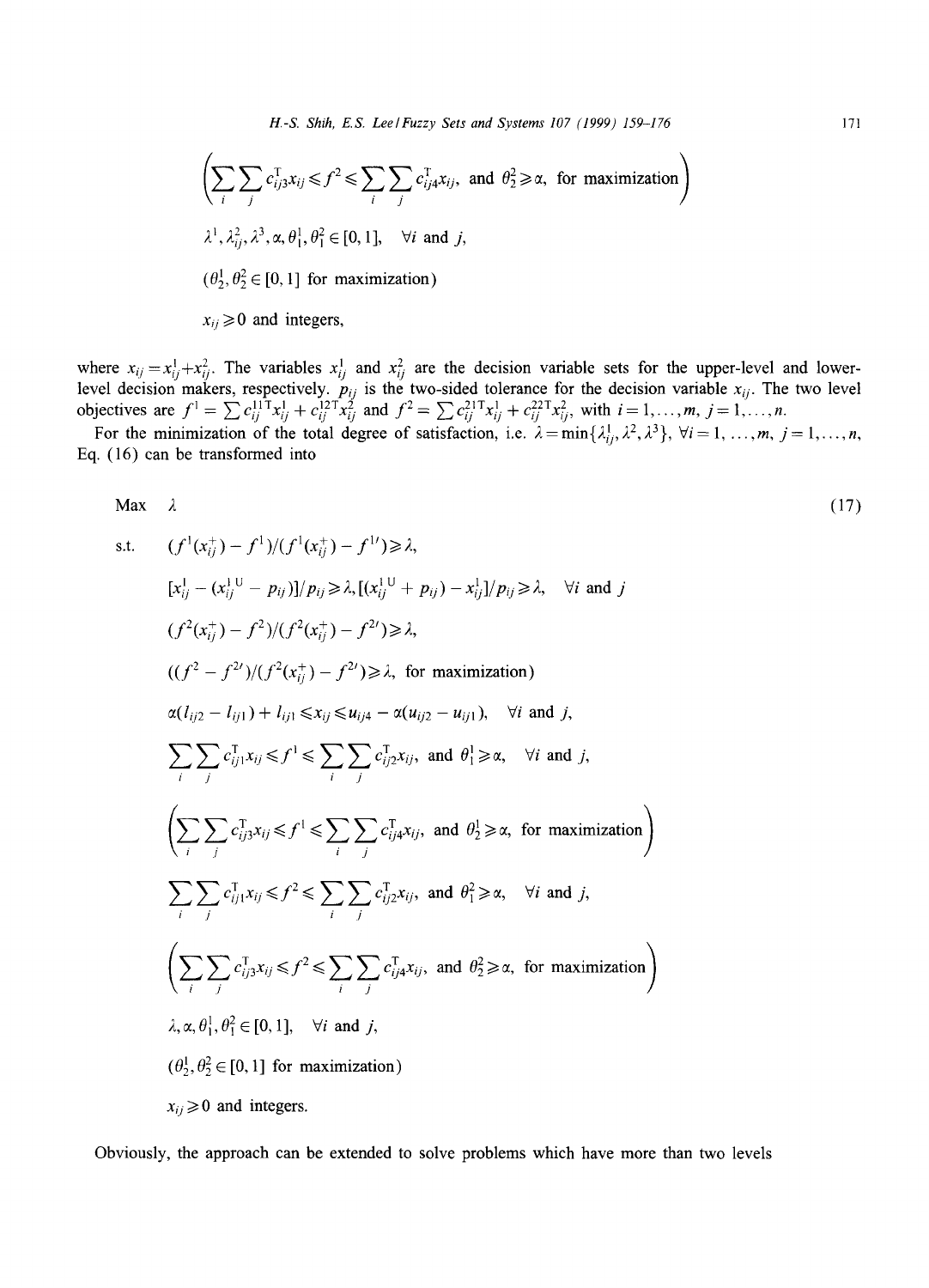# **Example 3. A bi-level fuzzy MCF problem**

Using the same data as that used in Example 2 and Table 2, a two level decision making problem was solved. The two objectives used in Example 2 are treated as in two levels. The problem is to minimize the total cost  $f<sup>1</sup>$  for the upper level decision maker and to minimize the passing time  $f<sup>2</sup>$  for the lower level decision maker within the tolerance of the upper level. Based on the information listed in Table 3, the fuzzy range for each objective can be established as:  $f' \in [236.5, 409.75]$  and  $f' \in [176.6, 293.25]$ . The two control variables,  $x_{14}$  and  $x_{35}$ , are assumed to be within the control of the upper level decision maker. The value of the first decision,  $x_{14}$ , is around 10 with negative and positive side tolerances 6 and 5, respectively, and the value of the second,  $x_{35}$ , is around 4 with negative and positive side tolerances 4 and 7, respectively. Thus, additional constraints needed for the two level problem are:

$$
x_{14} - 4 \ge 6\lambda_{14}^1
$$
,  $15 - x_{14} \ge 5\lambda_{14}^1$ ,  
 $x_{35} \ge 4\lambda_{35}^1$ ,  $11 - x_{35} \ge 7\lambda_{35}^1$ .

Furthermore, the objective ranges of the two decision makers are

$$
409.75 - f^1 \geq 173.25\lambda^2,
$$

and

$$
293.25 - f^2 \geq 116.65 \lambda^3.
$$

Substituting the above equations in Eq. (17) with  $\lambda = \min\{\lambda_{14}^1, \lambda_{15}^1, \lambda^2, \lambda^3\}$ , we obtain the following crisp mixed integer problem:

Max  $\lambda$ 

s.t.  $15 - x_{14} \ge 5\lambda, x_{14} - 4 \ge 6\lambda$ ,

$$
11 - x_{35} \ge 7\lambda, x_{35} \ge 4\lambda,
$$
  
\n
$$
409.75 - f^{1} \ge 173.25\lambda,
$$
  
\n
$$
239.25 - f^{2} \ge 173.25\lambda,
$$
  
\n
$$
(f^{1} - 0.5x_{21} - 5x_{26} - 1.5x_{14} - 0.5x_{34} - 3x_{35} - 4x_{47} - 1.5x_{56} - 6x_{57} - 7x_{68} - 8x_{78})/
$$
  
\n
$$
(0.5x_{21} + x_{26} + 0.5x_{14} + 0.5x_{34} + x_{35} + x_{47} + x_{68} + x_{78}) \ge \alpha,
$$
  
\n
$$
0.5x_{21} + 5x_{26} + 1.5x_{14} + 0.5x_{34} + 3x_{35} + 4x_{47} + 1.5x_{56} + 6x_{57} + 7x_{68} + 8x_{78} \le f^{1},
$$
  
\n
$$
f^{1} \le x_{21} + 6x_{26} + 2x_{14} + x_{34} + 4x_{35} + 5x_{47} + 2x_{56} + 7x_{57} + 8x_{68} + 9x_{78},
$$
  
\n
$$
(f^{2} - 2x_{21} - x_{23} - 5x_{26} - 2x_{14} - 1.2x_{34} - 1.5x_{35} - 6x_{47} - x_{56} - x_{57} - 2x_{68} - 2x_{78})/(x_{23} + x_{26} + 0.8x_{34} + 0.5x_{35} + x_{47} + x_{56} + 0.5x_{68} + 0.2x_{78}) \ge \alpha,
$$
  
\n
$$
2x_{21} + x_{23} + 5x_{26} + 2x_{14} + 1.2x_{34} + 1.5x_{35} + 6x_{47} + x_{56} + x_{57} + 2x_{68} + 2x_{78} \le f^{2},
$$
  
\n
$$
f^{2} \
$$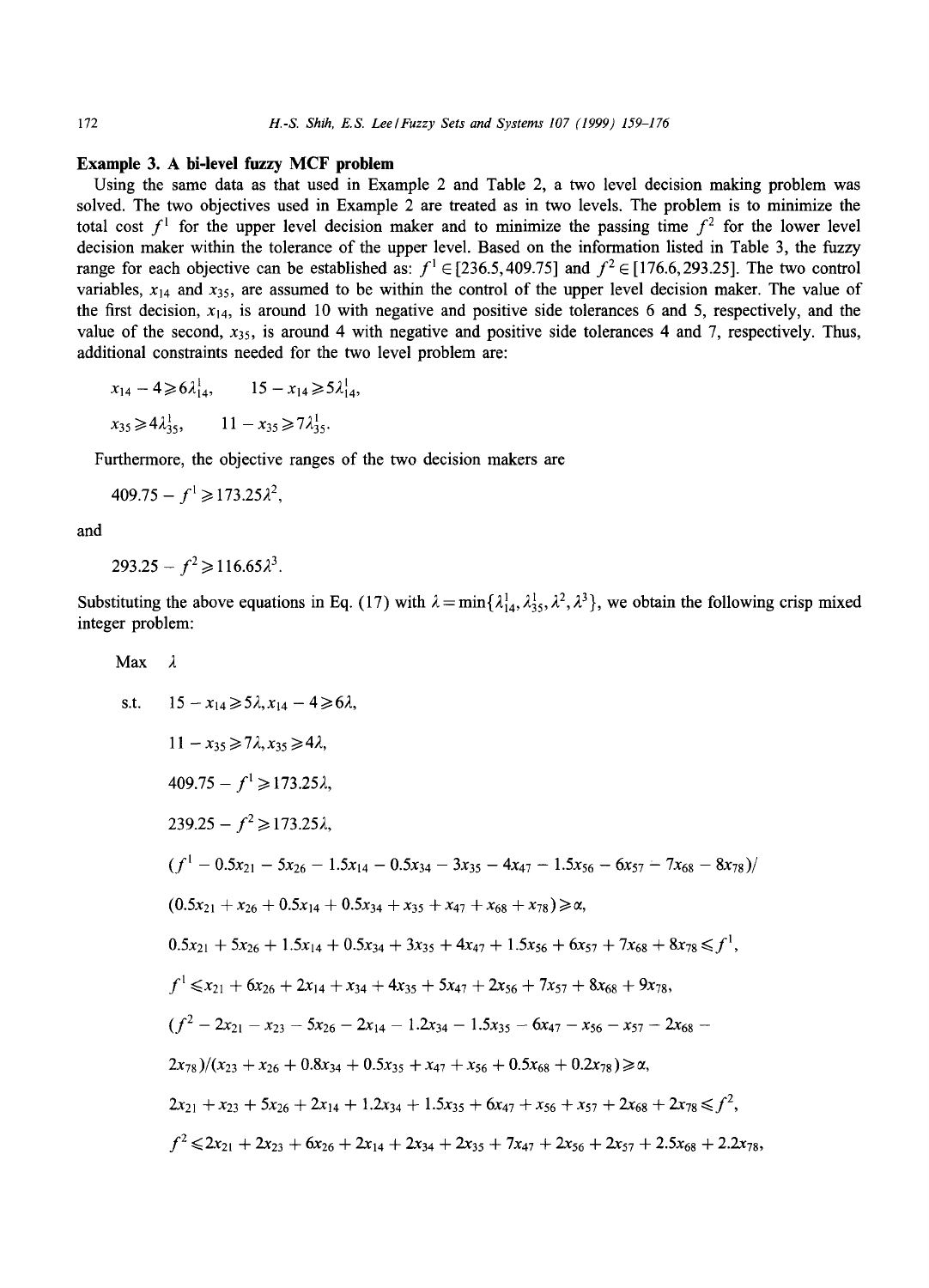$$
x_{14} - x_{21} = 10, x_{21} + x_{23} + x_{26} = 20, x_{34} + x_{35} - x_{23} = 0, x_{47} - x_{14} - x_{34} = -5,
$$
  
\n
$$
x_{56} + x_{57} - x_{35} = 0, x_{68} - x_{56} - x_{26} = 0, x_{78} - x_{47} - x_{57} = -15, -x_{68} - x_{78} = -10,
$$
  
\n
$$
x_{21} \le 11 - 2\alpha, \quad \alpha \le x_{23} \le 13 - 4\alpha, x_{26} \le 11 - 2\alpha,
$$
  
\n
$$
2\alpha \le x_{14} \le 16 - \alpha, x_{34} \le 9.5 - 4.5\alpha, \quad x_{35} \le 12 - 2\alpha,
$$
  
\n
$$
2\alpha \le x_{47} \le 14.5 - 4.5\alpha, \quad x_{56} \le 22 - 2\alpha, x_{57} \le 17 - 2\alpha, \quad \alpha \le x_{68} \le 12 - 2\alpha, x_{78} \le 16.5 - 1.5\alpha, \quad \lambda
$$
  
\nand  $\alpha \in [0,1]$ , and all  $x_{ij}$  are positive integers.

Assuming the decision maker provided a cut-off value of 0.5, the above mixed integer problem was solved. The optimal degree of satisfaction is 0.429 with the optimal values for the objectives  $f' = 260.5$  and  $f' = 187.2$ . The optimal flows are:  $x_{14} = 10$ ,  $x_{35} = 8$ ,  $x_{26} = 10$ ,  $x_{34} = 2$ ,  $x_{47} = 7$ ,  $x_{57} = 8$ ,  $x_{68} = 10$ ,  $x_{23} = 10$ , and  $x_{21} = x_{56} = 10$  $x_{78} = 0$ . This solution satisfies the upper level first and then, within the specified tolerance decided by the upper level, optimizes the decision of the second level. Thus, the solution should meet the requirements in the multiple level hierarchy structure.

# **5. Compensatory fuzzy multi-level MCF problem**

Although the above max-min approach is most frequently used, it is not compensatory. The decisions of managements are usually compensatory. To overcome this problem, Zimmermann and Zysno [22] proposed a compensatory *and* operator, which is a combination of the product and the algebraic sum with the parameter  $\gamma$ . The aggregated membership function,  $\mu_{\theta}$ , by the aggregation of m elements are

$$
\mu_{\theta} = \left(\prod_{i} \mu_{i}\right)^{1-\gamma} \left[1 - \prod_{i} (1-\mu_{i})\right]^{\gamma}, \quad 0 \leq \mu \leq 1, \quad 0 \leq \gamma \leq 1,
$$
\n(18)

where  $i = 1, 2, ..., m$ , and  $\gamma$  is defined as the grade of compensation.

Since this y-model for the aggregation of different objectives will result in high non-linearity which cannot be solved easily, Luhandjula [14] suggested the following min-bounded sum operator by the use of convex combination:

$$
\mu_{\theta} = \gamma \min_{i} (\mu_{i}) + (1 - \gamma) \min \left( 1, \sum_{i} \mu_{i} \right), \quad 0 \le \mu \le 1, \quad 0 \le \gamma \le 1,
$$
\n(19)

where  $i = 1, 2, \ldots, m$ , and  $m =$  number of different elements to be aggregated.

Recently, Werners [20] proposed the following "fuzzy and" and "fuzzy or" operators which appear to have good results compared to the empirical data of Zimmermann and Zysno [23]:

$$
\mu_{\text{and}} = \gamma \min_{i} (\mu_i) + (1 - \gamma) \left( \sum_{i} \mu_i \right) / m, \quad 0 \le \mu \le 1, \quad 0 \le \gamma \le 1,
$$
\n(20)

$$
\mu_{\text{or}} = \gamma \max_{i} (\mu_i) + (1 - \gamma) \left( \sum_{i} \mu_i \right) / m, \quad 0 \le \mu \le 1, \quad 0 \le \gamma \le 1.
$$
 (21)

Again,  $i = 1, 2, \ldots, m$ , and  $m =$  number of elements to be aggregated. These two aggregators result in linear equations. The "fuzzy and" operator is similar to the two-phase approach of Lee and Li [11] which considers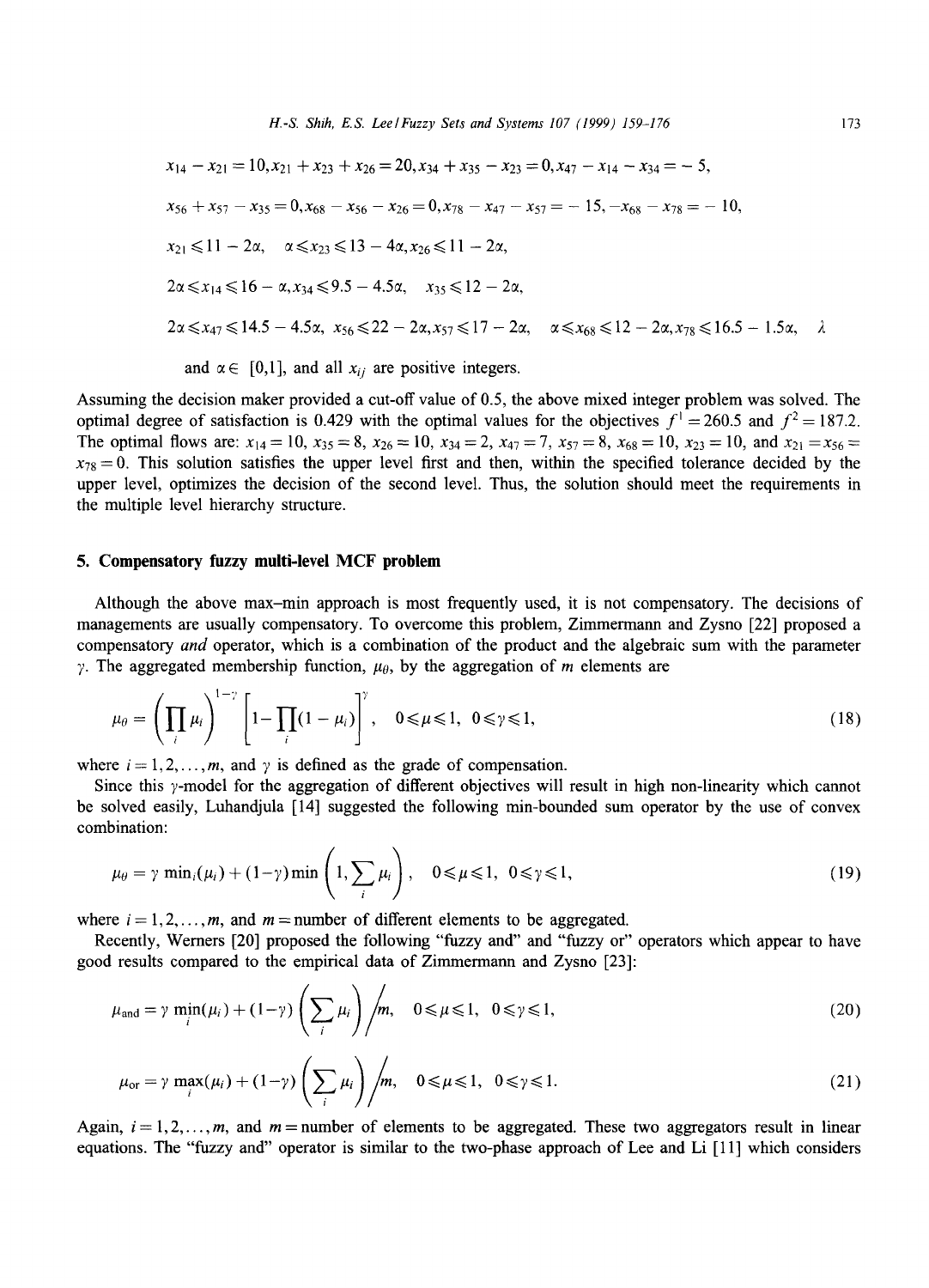an average operator for compensation at the second phase. A problem in fuzzy multiple level decision making with Werners' "fuzzy and" compensatory operator was solved in the following:

# **Example 4. Fuzzy multi-level MCF problem with compensatory operator**

The bi-level fuzzy MCF problem which was solved in Example 3 was solved again with the compensatory operator. The data used are the same as that used in Example 3. The crisp numerical problem can be represented by

Max 
$$
\mu_{and} = \lambda + (1-\gamma)(\lambda_{14}^1 + \lambda_{15}^1 + \lambda^2 + \lambda^3)/4
$$
,  
\ns.t.  $15-x_{14} \ge 5(\lambda + \lambda_{14}^1), x_{14} - 4 \ge 6(\lambda + \lambda_{14}^1),$   
\n $11-x_{35} \ge 7(\lambda + \lambda_{35}^1), x_{35} \ge 4(\lambda + \lambda_{35}^1),$   
\n $409.75 - f^1 \ge 173.25(\lambda + \lambda^2), 239.25 - f^2 \ge 116.65(\lambda + \lambda^3),$   
\n $(f^1 - 0.5x_{21} - 5x_{26} - 1.5x_{14} - 0.5x_{34} - 3x_{35} - 4x_{47} - 1.5x_{56} - 6x_{57} - 7x_{68} - 8x_{78})/(0.5x_{21} + x_{26} + 0.5x_{14} + 0.5x_{34} + x_{35} + x_{47} + x_{68} + x_{78}) \ge \alpha,$   
\n $0.5x_{21} + 5x_{26} + 1.5x_{14} + 0.5x_{34} + 3x_{35} + 4x_{47} + 1.5x_{56} + 6x_{57} + 7x_{68} + 8x_{78} \le f^1,$   
\n $f^1 \le x_{21} + 6x_{26} + 2x_{14} + x_{34} + 4x_{35} + 5x_{47} + 2x_{56} + 7x_{57} + 8x_{68} + 9x_{78},$   
\n $(f^2 - 2x_{21} - x_{23} - 5x_{26} - 2x_{14} - 1.2x_{34} - 1.5x_{35} - 6x_{47} - x_{56} - x_{57} - 2x_{68} - 2x_{78})$   
\n $/(x_{23} + x_{26} + 0.8x_{34}) + 0.5x_{35} + x_{47} + x_{56} + 0.5x_{68} + 0.2x_{78}) \ge \alpha,$   
\n $2x_{21} + x$ 

The numerical values obtained for the compromise solution are:  $f^* = (f^{1*}, f^{2*}) = (255.75, 192.05), x_{14} = 10$ ,  $x_{35} = 7, x_{26} = 10, x_{34} = 3, x_{47} = 8, x_{57} = 7, x_{68} = 10, x_{23} = 10, x_{21} = x_{56} = x_{78} = 0$  with the total degree of satisfaction  $\mu_{and} = 0.560$  for a compensatory parameter value of  $\gamma = 0.5$  and a fixed cut-off value  $\alpha = 0.5$ . To study the effect of compensation, we solved the problem with 11 different parameter values for  $\gamma$  with  $\alpha = 0.5$ . The results are summarized in Table 4.

# **6. Discussions**

The concept of fuzzy tolerance, which is similiar to subjective possibility, and trapezoidal fuzzy numbers are used to handle the vagueness in the parameters of the MCF problem. In this way the crisp or auxiliary problem has at most  $2m$  capacity constraints instead of the  $3m$  constraints resulted in original approach of Negi [16]. The formulation is extended to fuzzy multiple objective problems and fuzzy multiple level systems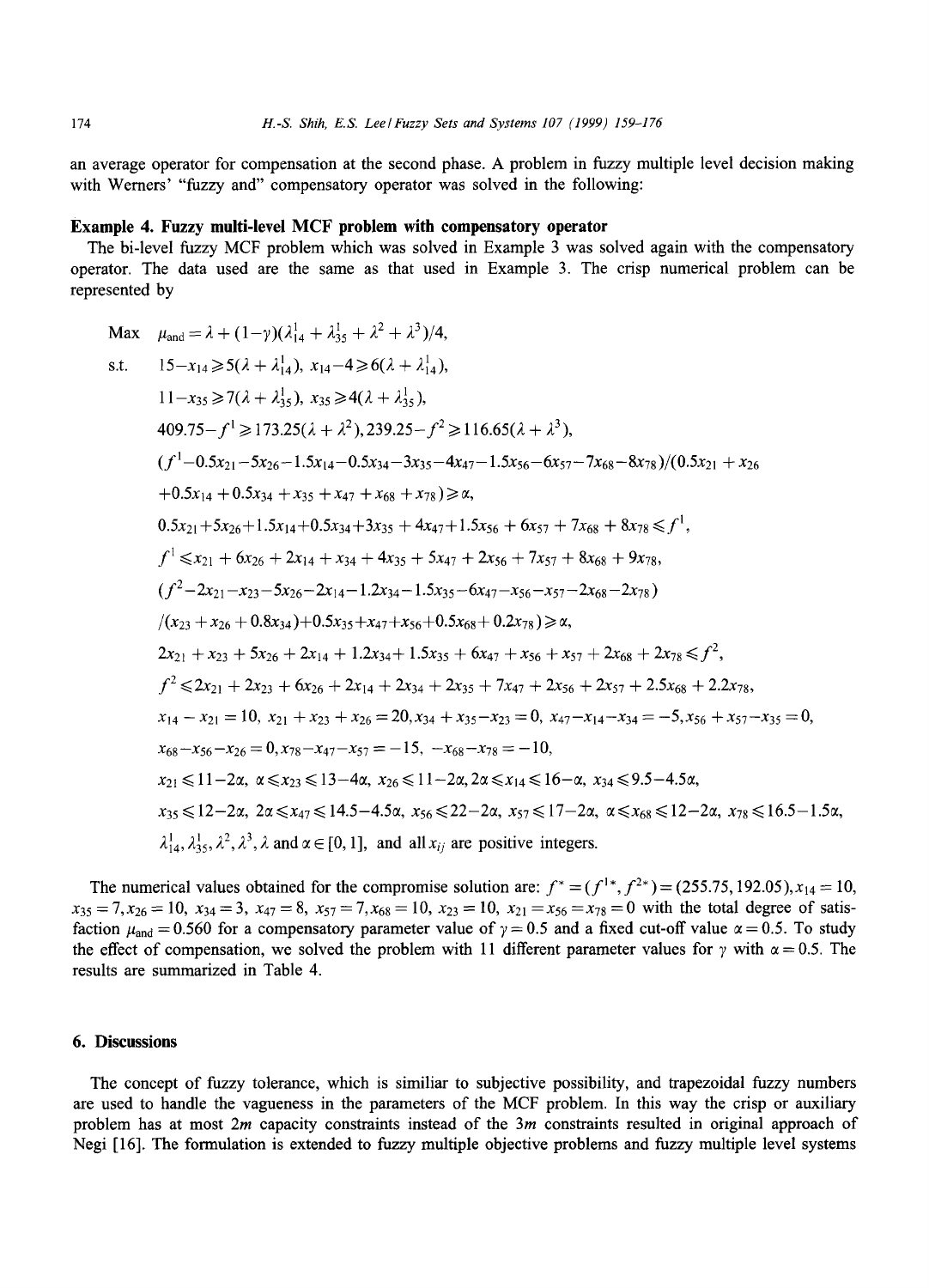| Table 4 |                                  |  |
|---------|----------------------------------|--|
|         | "fuzzy and" operation, Example 4 |  |

| Compensatory       | Degree of satisfaction |                      | Objective        | Note     |
|--------------------|------------------------|----------------------|------------------|----------|
| parameter $\gamma$ | $\mu_{\text{mod}}$     | $\lambda$ (original) | $(f^1, f^2)$     |          |
| $\bf{0}$           | 0.813                  | 0.280                | (241.5, 206.6)   | flow A   |
| 0.1                | 0.759                  | 0.280                | (241.5, 206.6)   |          |
| 0.2                | 0.706                  | 0.280                | (241.5, 206.6)   |          |
| 0.3                | 0.653                  | 0.280                | (241.5, 206.6)   |          |
| 0.4                | 0.600                  | 0.280                | (241.5, 206.6)   |          |
| 0.5                | 0.560                  | 0.405                | (255.75, 192.05) | flow B   |
| 0.6                | 0.531                  | 0.429                | (260.5, 187.2)   | flow $C$ |
| 0.7                | 0.505                  | 0.429                | (260.5, 187.2)   |          |
| 0.8                | 0.480                  | 0.429                | (260.5, 187.2)   |          |
| 0.9                | 0.454                  | 0.429                | (260.5, 187.2)   |          |
|                    | 0.429                  | 0.429                | (260.5, 187.2)   |          |

Flow sequences:  $(x_{21}, x_{23}, x_{26}, x_{14}, x_{34}, x_{35}, x_{47}, x_{56}, x_{57}, x_{68}, x_{78})$ . The numerical values are:

flow A: (0, 10, 10, 10,6,4, 11,0,4, 10,0),

flow B: (0, 10, 10, 10, 3, 7, 8, 0, 7, 10, 0).

flow C: (0,10,10,10,2,8,7,0,8,10,0).

which involves decentralized planning with interactions. These formulations and extensions should be very useful for attacking practical network problems.

Both the possibilistic approach and Zimmermann's preference-based model are used to solve the fuzzy multi-level MCF problem. The possibilistic approach is used for the modeling the parameter imprecision and the preference-based model is used for simplifying the multi-level structure. The concept of imprecise structure, due to Chanas et al. [8], appears to be a another useful approach for multi-level network problems.

The proposed approach can handle network problems in the fuzzy domain with the resulting problem being mixed-integer or nonlinear problem. One advantage of the approach is that the whole solution procedure is independent of the structure of the system. For example, we can use a nonlinear code to solve the resulting nonlinear programming problem instead of some complicated searching procedure to search the network.

All the examples in this paper are solved by the LINGO mix-integer code. However, this code may be inefficient for handling large scale problems. Many of the special codes can only handle all integer problems and they are not suited for mixed integer problem resulting from the MCF problem. Although we can process the non-integer variables by scaling, e.g., multiply all values by 1000 to make the variables integers [10], the approach is not a good method for handle fuzzy problems.

#### **References**

- [1] R.K. Ahuja, T.L. Magnanti, J.B. Odin, Network Flows, Prentice-Hall, Englewood Cliffs, NJ, 1993.
- [2] J.F. Bard, Coordination of a multidivisional organization through two levels of management, Omega 11 (1983) 457-486.
- [31 O. Ben-Ayed, Bilevel linear programming, Comput. Ops. Res. 20 (1993) 485-501.
- [4] W.F. Bialas, M.H. Karwan, On two-level optimization, IEEE Trans. Autom. Control AC-27 (1982) 211-214.
- [5] W.F. Bialas, M.K. Karwan, Two-level linear programming, Management Sci. 30 (1984) 1004-1020.
- [6] J.J. Buckley, Possibilistic linear programming with triangular fuzzy numbers, Fuzzy Sets and Systems 20 (1) (1988) 135-138.
- [7] J.J. Buckley, Solving possibilistic linear programming problems, Fuzzy Sets and Systems 31 (3) (1989) 329-341.
- [8] S. Chanas, M. Delgado, J.L. Verdegay, M.A. Vila, Fuzzy optimal flow on imprecise structures, European J. Oper. Res. 83 (3) (1995) 568-580.
- [9] D. Dubois, H. Prade, Fuzzy Sets and Systems, Academic Press, New York, 1980.
- [10] J.L. Kennington, R.V. Helgason, Algorithms for Network Programming, Wiley, New York, 1980.
- [11] E.S. Lee, R.J. Li, Fuzzy multiple objective programming and compromise programming with Pareto optimum, Fuzzy Sets and Systems 53 (1993) 275-288.